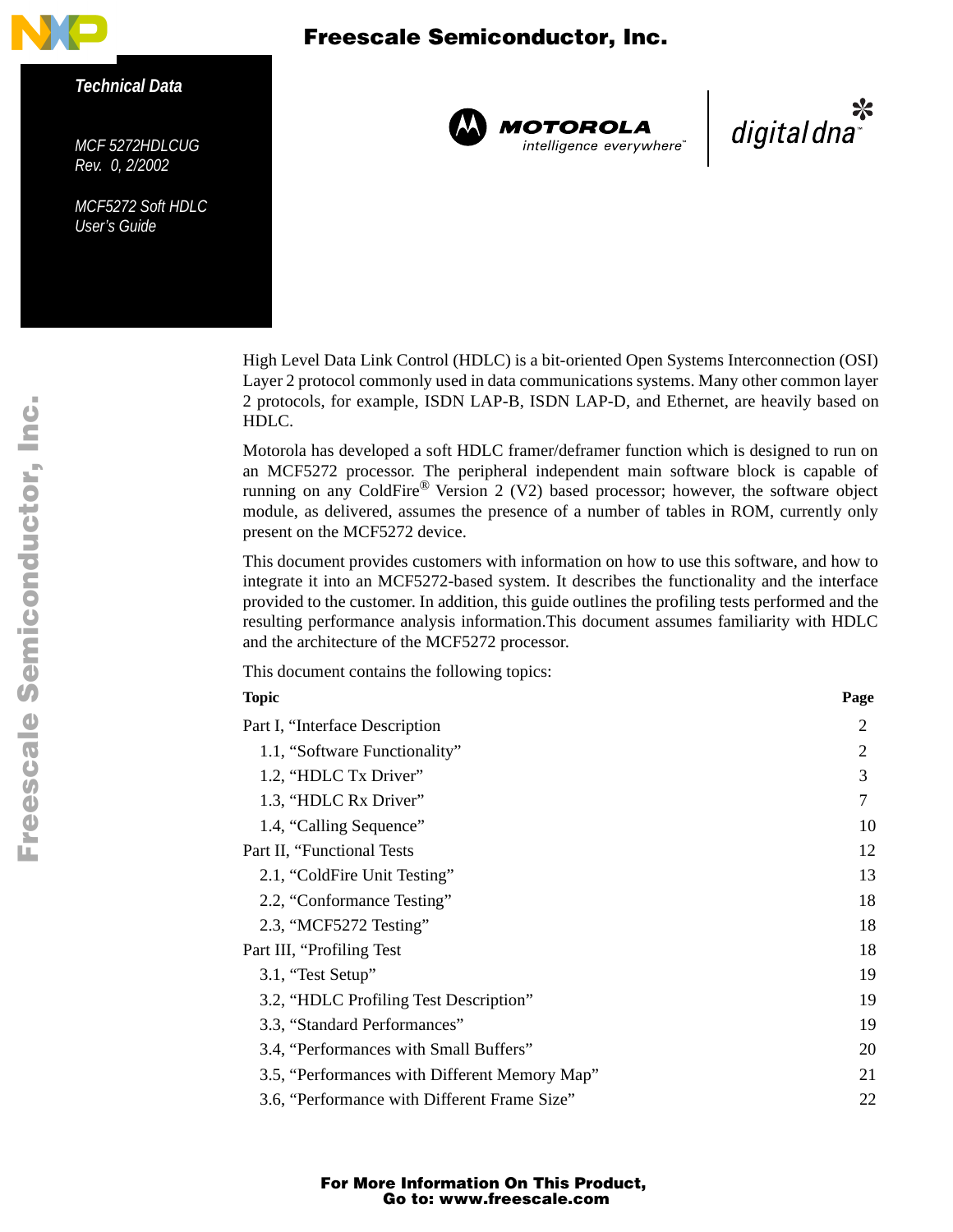

**Software Functionality** 

| Topic                                                | Page |
|------------------------------------------------------|------|
| 3.7, "Modifying Parameters in the Profiling Program" |      |
| 3.8. "Conclusion"                                    |      |

<span id="page-1-3"></span>[Table 1](#page-1-3) shows the acronyms, abbreviations and their meanings used through out this document.

| Acronym     | <b>Meaning</b>                             |
|-------------|--------------------------------------------|
| CPU         | <b>Central Processing Unit</b>             |
| <b>CRC</b>  | <b>Cyclic Redundancy Check</b>             |
| GCI         | General Circuit Interface                  |
| <b>HDLC</b> | High Level Data Link Control               |
| <b>ISDN</b> | <b>Integrated Services Digital Network</b> |
| MIFL        | Motorola India Electronics Ltd.            |
| OSI         | Open Systems Interconnection               |
| Rx          | Receive                                    |
| Tx          | Transmit                                   |

**Table 1. Acronyms and Abbreviations**

<span id="page-1-2"></span>[Table 2](#page-1-2) lists the documents referenced in this report.

**Table 2. References**

| Title                                                               | <b>Order Number</b> |
|---------------------------------------------------------------------|---------------------|
| MCF5272 User's Manual                                               | IMCF5272UM/D        |
| QMC Supplement to MPC68360 and MPC860 User's Manual QMCSUPPLEMENT/D |                     |

# <span id="page-1-1"></span>**Part I Interface Description**

The functional description provides a detailed overview of the MCF5272 SoftHDLC. Summarized are the software functionality, including the standard implemented HDLC Tx and HDLC Rx features, the delivery format, and tools used. The HDLC Tx framing and HDLC Rx deframing drivers are broken down to the parameter level, detailing the inputs and other parameters. Part I concludes with calling sequence demonstrations for initializing a channel, a transmit call, and a receive.

## <span id="page-1-0"></span>**1.1 Software Functionality**

This section highlights the transmit and receive features of the SoftHDLC for the MCF5272 interface control. Information regarding the delivery format is included. The tools used to compile the C code and test the SoftHDLC are also identified.

### **1.1.1 Standard Implemented**

The soft HDLC function, as supplied by Motorola, implements an HDLC framer/deframer function. Following are lists of the HDLC transmit and receive features:

• HDLC Tx Features

Fr $\bf \Phi$  $\bf \Phi$  $\boldsymbol{\theta}$  $\mathbf 0$ 

ale

 $\boldsymbol{g}$  $\bf \Phi$ 

mic

o n d u  $\mathbf 0$ t o

r, I

n

.<br>ق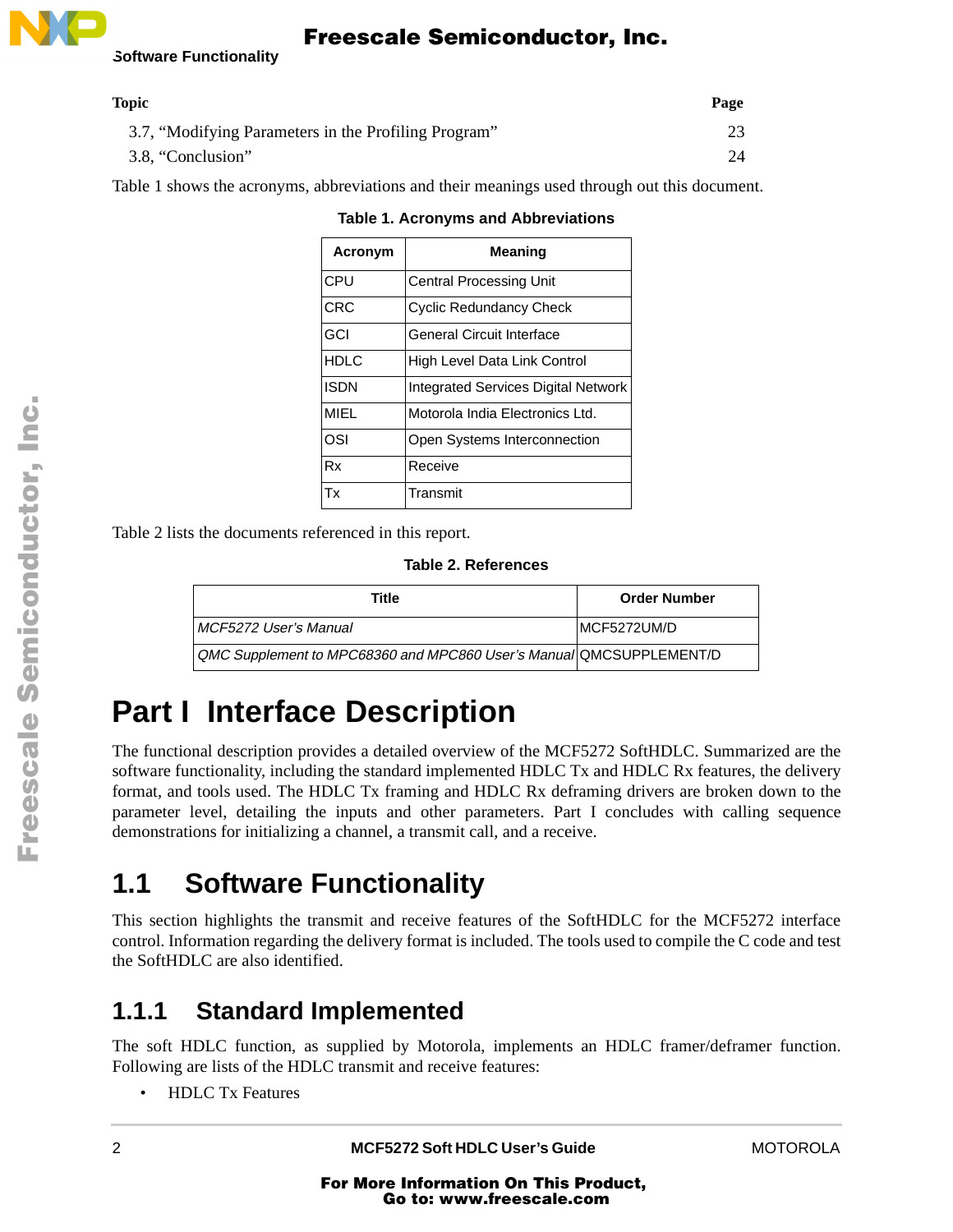

- Operates at 56 or 64 Kbps
- CRC calculation option
- Aborts transmission at any frame boundary
- Fills output buffer with ones or flags as needed
- HDLC Rx Features
	- Operates at 56 or 64 Kbps
	- Enables or disables CRC checking
	- Reports number of CRC errors and aborts to calling function
	- Address recognition of up to three independent addresses per channel: two regular independent addresses, one independent address associated with a mask, and the broadcast address
	- Recognizes 0-, 8-, or 16-bit addresses
	- Restarts reception on any frame boundary

### **1.1.2 Delivery Format**

The software is delivered to the customer in object format library (tixxx\libhdlc.a) ready to be linked together with the customer's own software. It consists of two main functions: HDLC\_Tx\_Driver and HDLC\_Rx\_Driver.

### **1.1.3 Tools Used**

A DIAB C compiler (V4.3 Rev D) assembled the C code. Testing was performed on an HSEVB MCF5272 platform, using an SDS debugger (7.4).

## <span id="page-2-0"></span>**1.2 HDLC Tx Driver**

This function performs the HDLC framing. It reads input from a location in memory, completes the HDLC framing, and writes the data to another location in memory. The software has the capability to operate at two different bit rates (64 Kbps and 56 Kbps). The CRC calculation is optional at run-time.

Function prototype:

VOID HDLC\_Tx\_Driver (enumHdlcMessage eHdlcMessage, pstructHdlcTxChannelInfo psChannelInfo);

### **1.2.1 Parameters**

This section identifies HDLC Tx driver parameters. Included are summaries of the main inputs and wModeControlWord, pstructHdlcStatus psHdlcStatus, and wStatusReturnWord.

#### **1.2.1.1 Input**

The two main inputs to this function are:

- eHDLCMessage—Indicates to the Tx driver the basic function to be performed
- psChannelInfo—A structure containing all the additional information required by the function

Fr $\bf \Phi$  $\bf \Phi$  $\boldsymbol{\theta}$  $\mathbf 0$ 

ale

 $\boldsymbol{g}$  $\bf \Phi$ 

mic

o n d u  $\mathbf 0$ t o

r, I

n

.<br>ق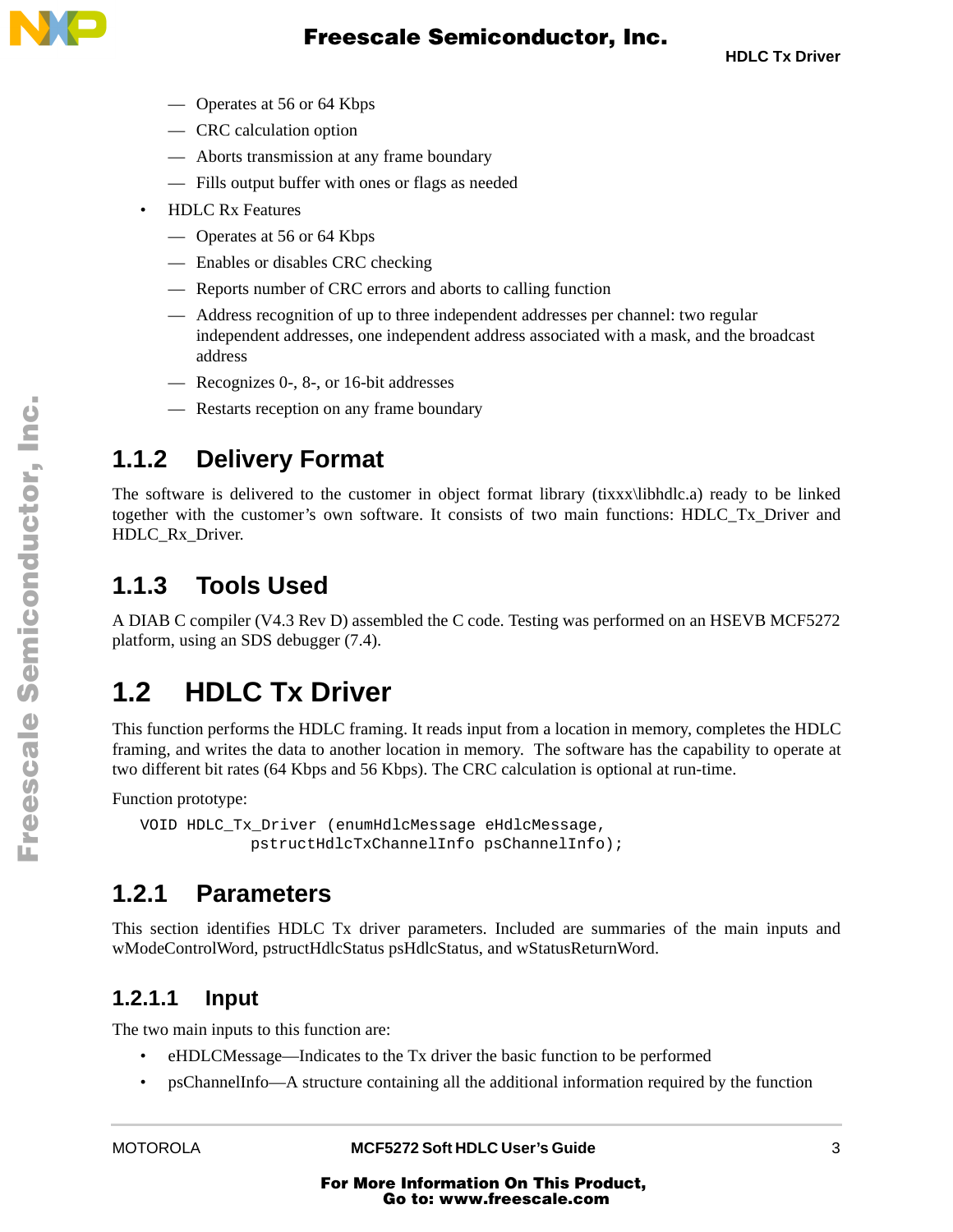

#### **NOTE**

All pointers and sizes passed to the function are assumed to be valid. No validation is done within the function.

#### **1.2.1.1.1 eHDLCMessage**

The possible values which can be passed to the function in this message field, and their meaning, are listed below:

- HDLC\_INIT\_CHANNEL—Initialize Tx HdlcContext parameters
- HDLC\_SEND\_PACKET—Prepare a bit stuffed HDLC packet
- HDLC\_FILL\_WITH\_FLAGS—Fill the output buffer completely with flags
- HDLC\_FILL\_WITH\_ONES—Fill the output buffer completely with ones

#### **NOTE**

The HDLC Tx Driver function must be called with HDLC\_INIT\_CHANNEL before a channel is opened on the Tx side. It should also be called when the operating bit rate is to be changed — it is not possible to change the bit rate without re-initializing the channels.

#### **1.2.1.1.2 psChannelInfo**

The pointer, psChannelInfo, points to the structure containing all the additional information required by the HDLC Tx driver function. The format of the structure is shown below.

```
typedef struct
 {
    unsigned char *pbInputBuffer;
    unsigned short int wMaxInputbufferSize;
    unsigned char *pbOutputBuffer;
    unsigned short int wOutputBufferSize;
    unsigned short int wModeControlWord;
    void *psHdlcContext;
    pstructHdlcStatus psHdlcStatus;
    unsigned short int wCrcErrorCount;
    unsigned short int wAbortErrorCount;
 } structHdlcTxChannelInfo, *pstructHdlcTxChannelInfo;
```
[Table 3](#page-3-0) defines the structure items for the HDLC Tx driver.

| Table 3. psChannelInfo Terminology Defined |  |
|--------------------------------------------|--|
|--------------------------------------------|--|

<span id="page-3-0"></span>

| <b>Terminology</b>            | <b>Definition</b>                                                                                                                                                                                                                                                              |
|-------------------------------|--------------------------------------------------------------------------------------------------------------------------------------------------------------------------------------------------------------------------------------------------------------------------------|
| unsigned char *pblnputBuffer  | Pointer to the input data which needs to be set up by calling function. Not<br>modified by HDLC_Tx_Driver function. If this pointer is NULL then output<br>buffer is filled with ones or flags, or returns without action (as defined in<br>1.2.1.1.3, "Tx wModeControlWord"). |
|                               | unsigned short int wMaxInputbufferSize   Maximum input data size. Value not altered by Tx function, number of<br>octets consumed is reflected in the status return structure.                                                                                                  |
| unsigned char *pbOutputBuffer | Pointer to output data buffer. Updated by HDLC Tx Driver on return from<br>function.                                                                                                                                                                                           |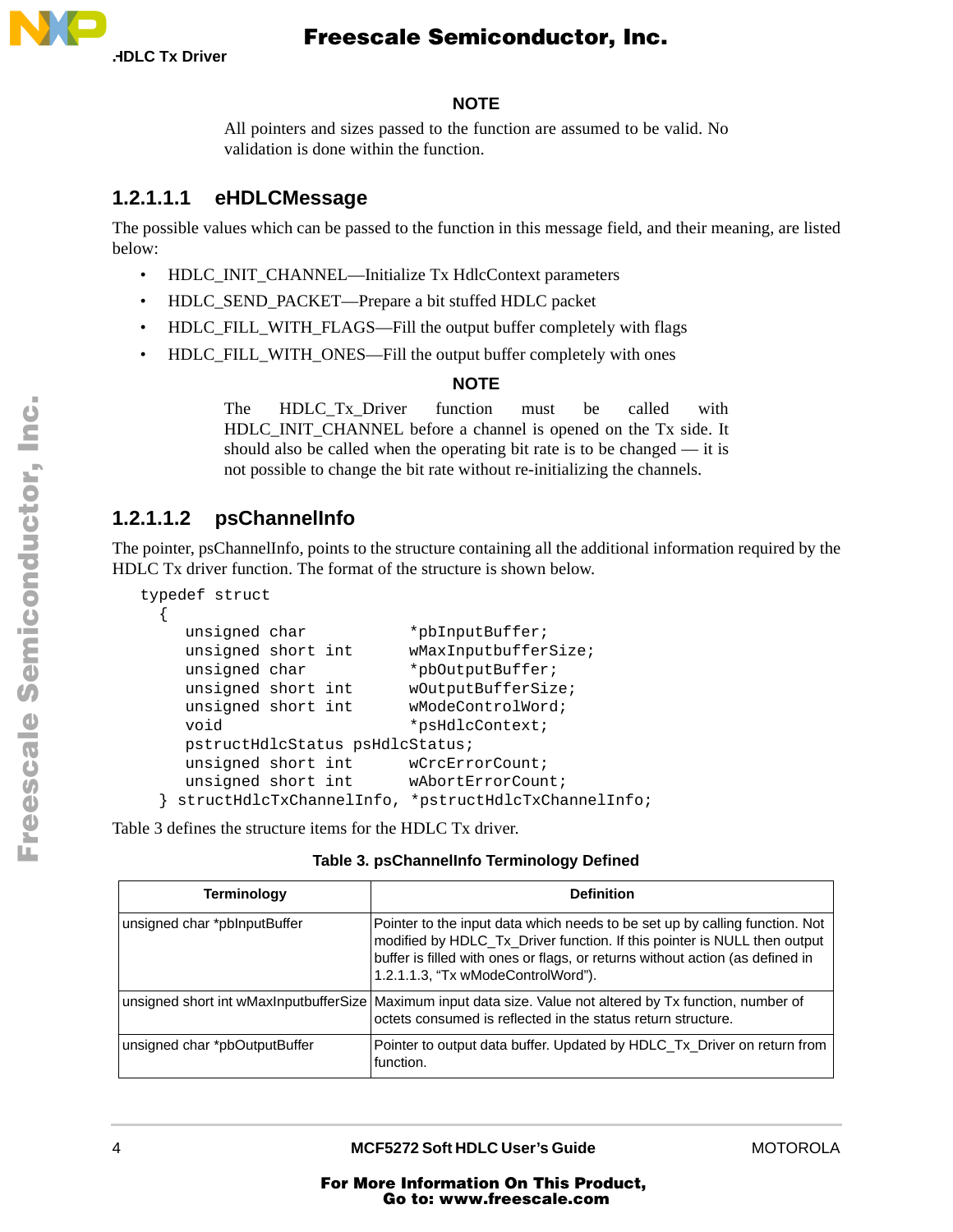

| unsigned short int wOutputBufferSize   | Output buffer capacity. Treated as a countdown counter and updated by<br>the Tx function on return.                  |
|----------------------------------------|----------------------------------------------------------------------------------------------------------------------|
| unsigned short wModeControlWord        | 16-bit control word. Conveys modes of operation. See 1.2.1.1.3, "Tx<br>wModeControlWord."                            |
| void pointer (32 bytes) *psHdlcContext | 32-byte-pointer points to context structure which will be used by the<br>function to maintain context between calls. |
| pstructHdlcStatus psHdlcStatus         | Pointer to a structure containing status. See 1.2.1.1.4, "Tx<br>pstructHdlcStatus psHdlcStatus."                     |

#### **Table 3. psChannelInfo Terminology Defined (continued)**

#### <span id="page-4-0"></span>**1.2.1.1.3 Tx wModeControlWord**

The HDLC Tx driver wModeControlWord instruction format is defined in [Figure 1](#page-4-1).

|  | 13<br>__ |  | 10 | 9                   |     |          |   | $\mathbf b$ | $\mathbf 4$                   |             |      |  |
|--|----------|--|----|---------------------|-----|----------|---|-------------|-------------------------------|-------------|------|--|
|  |          |  |    | $\sim$ $\sim$<br>ιب | T/R | <b>D</b> | R | A           | $\mathbf{C}$ and $\mathbf{C}$ | - RU<br>- - | ATF! |  |

#### **Figure 1. Tx wModeControlWord Instruction Format**

<span id="page-4-2"></span><span id="page-4-1"></span>[Table 4](#page-4-2) provides the Tx wModeControlWord field definitions.

#### **Table 4. Tx wModeControlWord Field Definitions**

| <b>Bits</b> | Field | <b>Description</b>                                                                      |
|-------------|-------|-----------------------------------------------------------------------------------------|
| $15 - 10$   |       | Reserved. Cleared to zero.                                                              |
| 9           | SF    | Share Frame.<br>0 Flag not shared between frames<br>Flag could be shared between frames |
| 8           | F/R   | Fill Return.<br>0 Return on completion of input<br>Fill wth pattern (1s or flags)       |
|             | Р     | Pointer.<br>Fill with flags<br>Fill with ones                                           |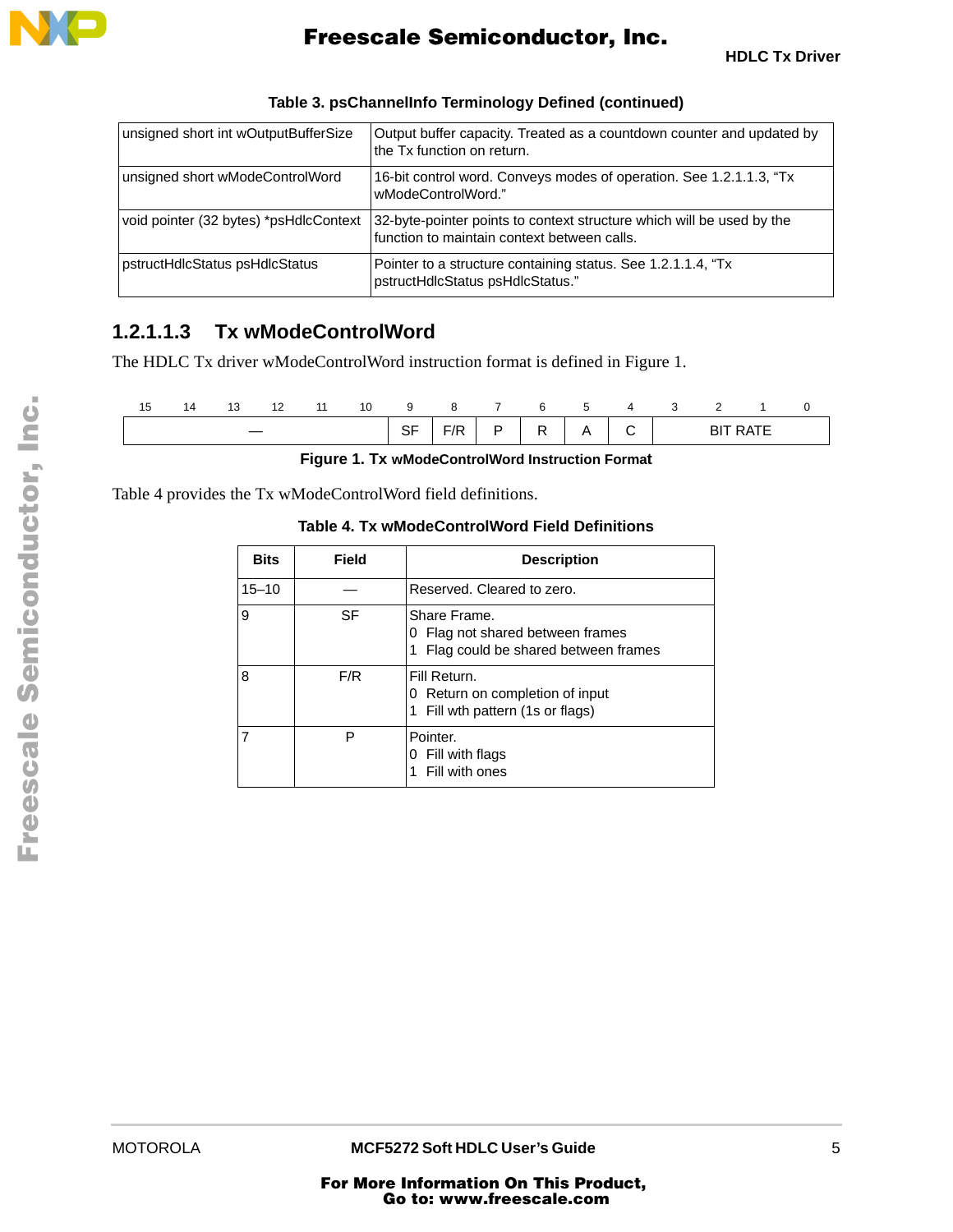

| <b>Bits</b>    | <b>Field</b>    | <b>Description</b>                                       |                                                  |  |  |
|----------------|-----------------|----------------------------------------------------------|--------------------------------------------------|--|--|
| 6              | R               | Restart.<br>0 Normal Operation<br>1 Restart Transmission |                                                  |  |  |
| 5              | A               | Abort.<br>0 Normal Operation<br>1 Abort Frame            |                                                  |  |  |
| $\overline{4}$ | C               | CRC.<br>0 No CRC<br>CRC On<br>1                          |                                                  |  |  |
| $3 - 0$        | <b>BIT RATE</b> | transmitter                                              | Bit Rate. Controls the bit rate of the Soft HDLC |  |  |
|                |                 | <b>Bit Rate</b>                                          | <b>Kbps</b>                                      |  |  |
|                |                 | 0000-0110                                                | Invalid                                          |  |  |
|                |                 | 0111                                                     | 56                                               |  |  |
|                |                 | 1000                                                     | 64                                               |  |  |
|                |                 | 1001-1111 Reserved                                       |                                                  |  |  |

#### **Table 4. Tx wModeControlWord Field Definitions (continued)**

#### <span id="page-5-0"></span>**1.2.1.1.4 Tx pstructHdlcStatus psHdlcStatus**

The structure of the pstructHdlcStatus psHdlcStatus is defined below.

```
typedef struct
  {
    unsigned short int wStatusReturnWord;
    unsigned short int wBufferUtilisation;
 } structHdlcStatus, *pstructHdlcStatus;
```
[Table 5](#page-5-1) shows definitions of the related terminology.

**Table 5. Tx pstructHdlcStatus psHdlcStatus Terminology Defined**

<span id="page-5-1"></span>

| <b>Terminology</b>                    | <b>Definition</b>                                                                                     |
|---------------------------------------|-------------------------------------------------------------------------------------------------------|
| unsigned short int wBufferUtilisation | Number of octets processed by the core. Must be reset to zero when a new<br>input buffer is provided. |
| unsigned short int wStatusReturnWord  | 16-bit word containing the return status. See 1.2.1.1.5, "Tx<br>wStatusReturnWord."                   |

#### <span id="page-5-2"></span>**1.2.1.1.5 Tx wStatusReturnWord**

[Figure 2](#page-5-3) defines the Tx wStatusReturnWord instruction format.

<span id="page-5-3"></span>

**Figure 2. Tx wStatusReturnWord Instruction Format**

6 **MCF5272 Soft HDLC User's Guide** MOTOROLA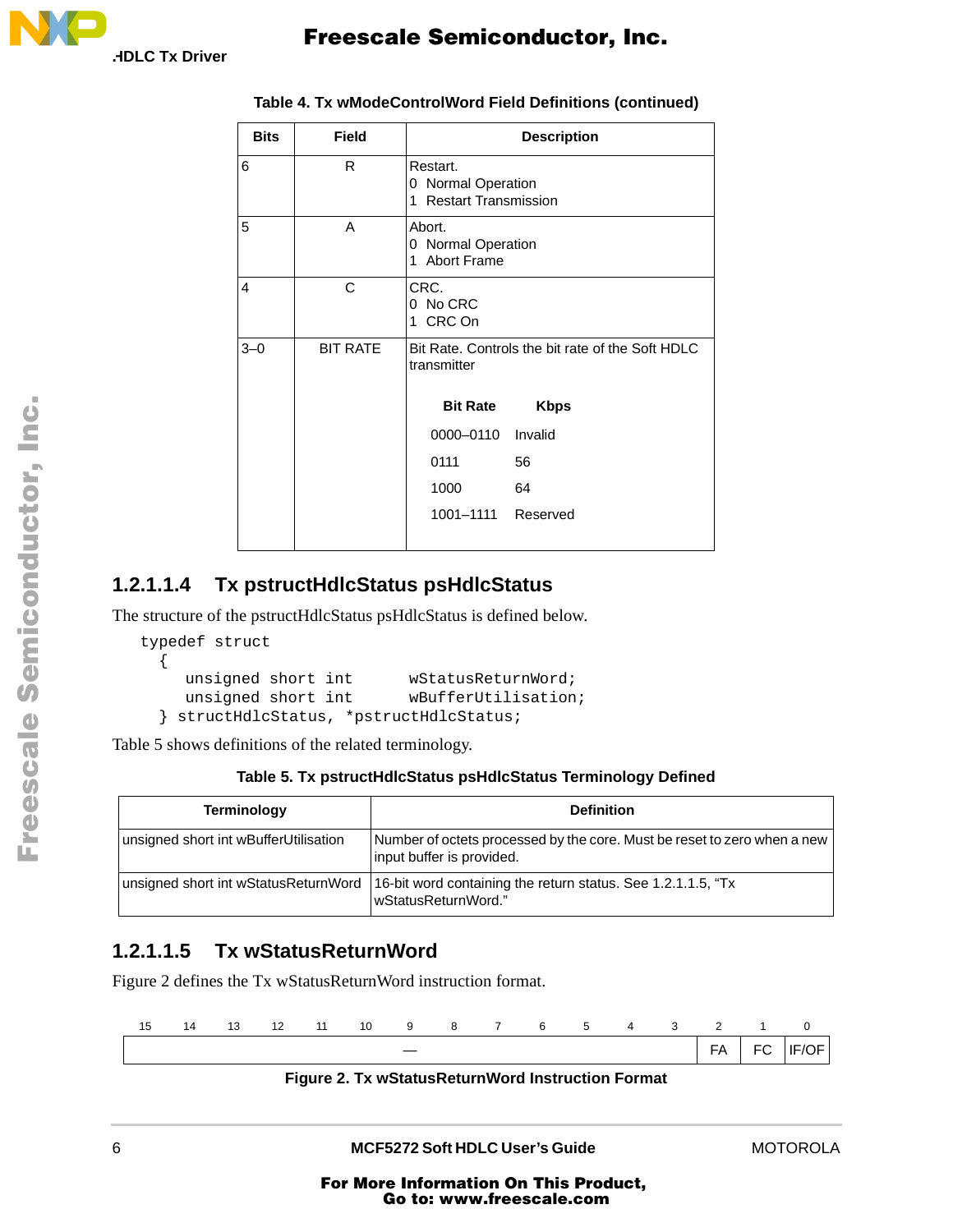

<span id="page-6-1"></span>Tx wStatusReturnWord fields are defined in [Table 6](#page-6-1).

**Table 6. Tx wStatusReturnWord Field Definitions**

| <b>Bits</b>    | <b>Field</b> | <b>Description</b>                                                                                                                                         |
|----------------|--------------|------------------------------------------------------------------------------------------------------------------------------------------------------------|
| $15 - 3$       |              | Reserved.                                                                                                                                                  |
| $\overline{2}$ | <b>FA</b>    | Frame Abort.<br>0 Normal Operation<br>1 Frame Aborted                                                                                                      |
| 1              | FC.          | <b>Frame Complete</b><br>0 Frame not completed<br>1 Frame completed (i.e. input buffer & CRC complete, closing<br>flag may or may not yet have been added) |
| 0              | IF/OF        | In Frame/Out Frame.<br>0 Begin a new frame<br>1 Midway through frame                                                                                       |

## <span id="page-6-0"></span>**1.3 HDLC Rx Driver**

This driver performs the HDLC deframing. It reads input from a location in memory, completes the HDLC deframing, and writes the data to another location in memory. The software is capable of operating at several different bit rates.

Function prototype :

```
VOID HDLC_Rx_Driver (enumHdlcMessage eHdlcMessage,
                 pstructHdlcRxChannelInfo psChannelInfo);
```
### **1.3.1 Parameters**

This section identifies HDLC Rx driver parameters. Included are summaries of the main inputs and Rx wModeControlWord, pstructHdlcStatus psHdlcStatus, and Rx wStatusReturnWord.

#### **1.3.1.1 Input**

This function's two main inputs include:

- eHDLCMessage—Tells the HDLC\_Rx\_Driver which basic function to perform
- psChannelInfo—Contains all the additional information the function requires to execute

#### **1.3.1.1.1 eHDLC Message**

Below are the possible values which can be passed to the function in this message field, and their meaning.

- HDLC\_INIT\_CHANNEL—Initialize Rx HdlcContext parameters.
- HDLC\_SEND\_PACKET—Prepare a bit stuffed HDLC packet.

#### **NOTE**

The HDLC\_Rx\_Driver function must be called with HDLC\_INIT\_CHANNEL before a channel is opened on the Rx side. It should also be called when the operating bit rate is to be changed — it is not possible to change the bit rate without re-initializing the channels.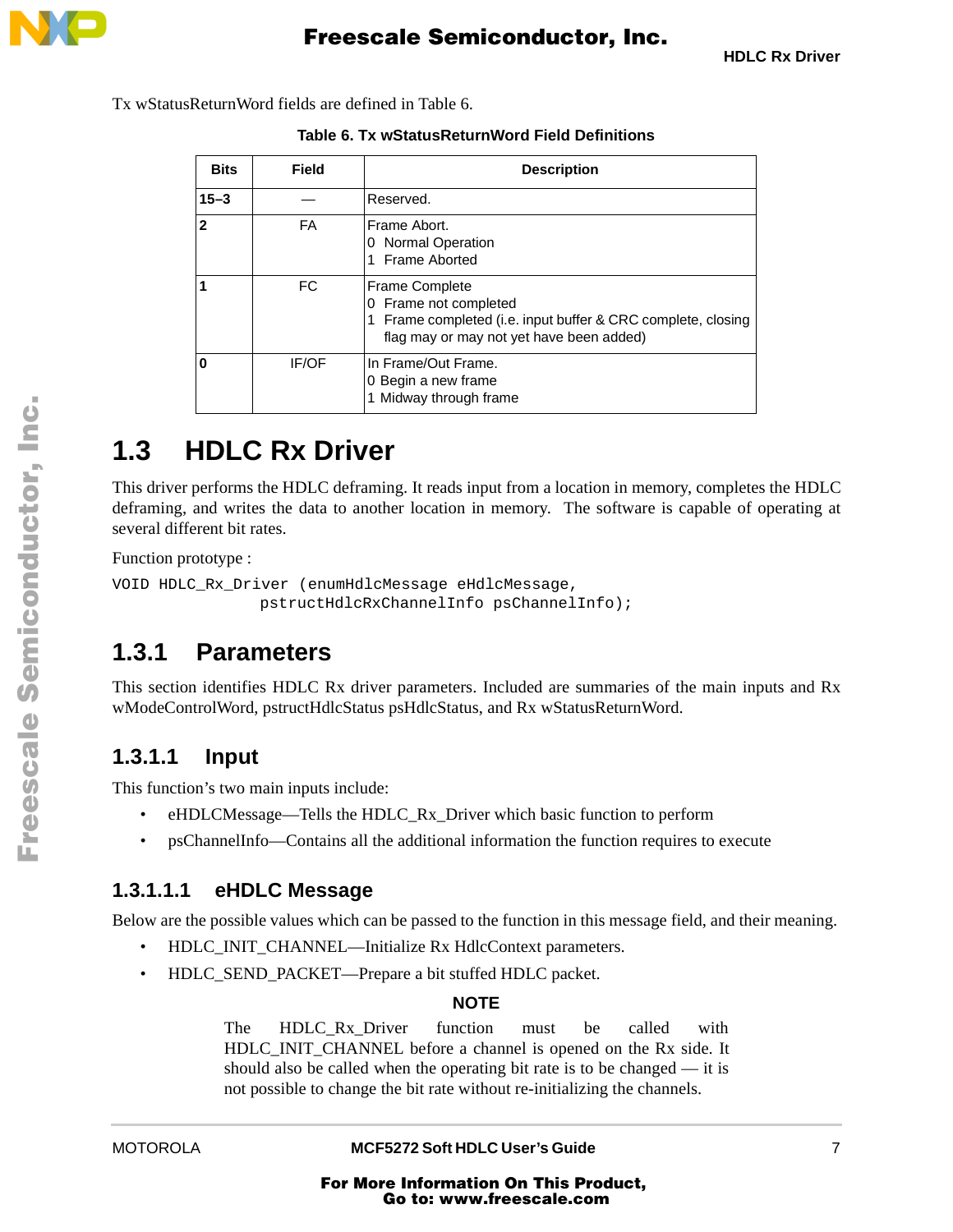

#### **1.3.1.1.2 psChannelInfo**

The psChannelInfo pointer indicates a structure containing all the additional information required by the HDLC Rx Driver function. The format of the structure is shown below.

| typedef struct           |                            |
|--------------------------|----------------------------|
|                          |                            |
| unsigned char            | *pbInputBuffer;            |
| unsigned short int w     | InputbufferSize;           |
| unsigned char            | *pb0utputBuffer;           |
| unsigned short int       | wMaxOutputBufferSize;      |
| unsigned short int       | wModeControlWord;          |
| unsigned short int       | awAddress [4];             |
| void*psHdlcContext;      |                            |
| pstructHdlcStatus        | psHdlcStatus;              |
| unsigned short int       | wCrcErrorCount;            |
| unsigned short int       | wAbortErrorCount;          |
| structHdlcRxChannelInfo, | *pstructHdlcRxChannelInfo; |

[Table 7](#page-7-0) describes the psChannelInfo structure items for the HDLC Rx Driver.

<span id="page-7-0"></span>

| <b>Terminology</b>                         | <b>Definition</b>                                                                                                      |
|--------------------------------------------|------------------------------------------------------------------------------------------------------------------------|
| unsigned char *pblnputBuffer               | Pointer to the input data, must be set up by calling function. Updated by Rx<br>function on return.                    |
| unsigned short int winputbufferSize        | Input data size. Decremented by the amount of data bytes processed by<br>the HDLC driver.                              |
| unsigned char *pbOutputBuffer              | Pointer to output data buffer. Unchanged by the HDLC Rx Driver function.                                               |
| unsigned short int<br>wMaxOutputBufferSize | Maximun output buffer capacity. This variable must be at least one byte<br>more than the maximum expected frame size.  |
| unsigned short wModeControlWord            | 16-bit control word. Conveys modes of operation. See 1.3.1.1.3, "Rx<br>wModeControlWord."                              |
| unsigned short int awAddress[4]            | An array of bytes containing addresses 1, 2, 3 and mask for address 3.                                                 |
| void pointer (32 bytes) *psHdlcContext     | Pointer to context structure which will be used by the function to maintain<br>context between calls.                  |
| pstructHdIcStatus psHdIcStatus             | Pointer to a structure containing status. Described in 1.3.1.1.4, "Rx<br>pstructHdlcStatus psHdlcStatus."              |
| unsigned short int wCrcErrorCount          | Number of CRC errors detected. User can set this counter to zero at any<br>time. Permits user to monitor line quality. |
| unsigned short int wAbortErrorCount        | Number of aborts received. User can set this counter to zero at any time.<br>Permits user to monitor line quality.     |

#### **Table 7. psChannelInfo Terminology Defined**

#### <span id="page-7-1"></span>**1.3.1.1.3 Rx wModeControlWord**

The HDLC Rx driver wModeControlWord instruction format is defined in [Figure 3](#page-7-2).

<span id="page-7-2"></span>

| $\overline{ }$<br>՝ | ıд | ن ا | $\overline{A}$ |                 |     |             |  |         |   |  |  |
|---------------------|----|-----|----------------|-----------------|-----|-------------|--|---------|---|--|--|
|                     |    |     | ๛              | <u>rn</u><br>-- | AL. | <b>SIZE</b> |  | -<br>., | ⌒ |  |  |

**Figure 3. Rx wModeControlWord Instruction Format**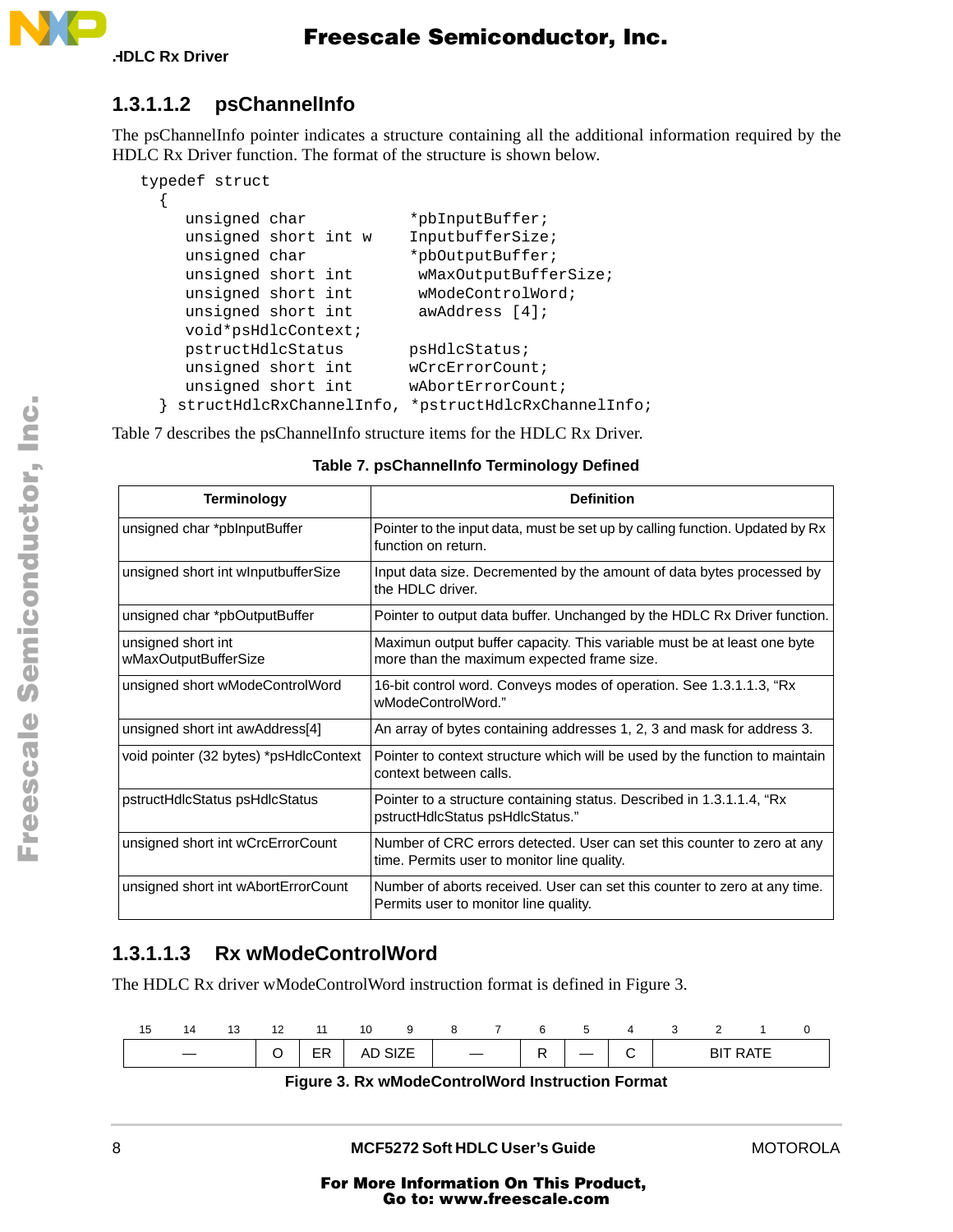

<span id="page-8-1"></span>[Table 8](#page-8-1) provides the Rx wModeControlWord field definitions.

| Table 8. Rx wModeControlWord Field Definitions |  |
|------------------------------------------------|--|
|------------------------------------------------|--|

| <b>Bits</b> | <b>Field</b>    | <b>Description</b>                                                                                              |                                                              |  |  |  |  |  |
|-------------|-----------------|-----------------------------------------------------------------------------------------------------------------|--------------------------------------------------------------|--|--|--|--|--|
| $15 - 13$   |                 | Reserved. Cleared to 0.                                                                                         |                                                              |  |  |  |  |  |
| 12          | O               | Overflow.<br>0 Do not return<br>1 Return on overflow                                                            |                                                              |  |  |  |  |  |
| 11          | ER              | Error.<br>0 Do not return<br>1 Return on CRC error or Abort                                                     |                                                              |  |  |  |  |  |
| $10 - 9$    | <b>AD SIZE</b>  | Address Size. Specifies size of address field on each frame.<br>00<br>0<br>01<br>1<br>10<br>2<br>11<br>Reserved |                                                              |  |  |  |  |  |
| $8 - 7$     |                 | Reserved. Cleared to 0.                                                                                         |                                                              |  |  |  |  |  |
| 6           | R               | Restart.<br>0 Normal Operation<br>1 Restart                                                                     |                                                              |  |  |  |  |  |
| 5           |                 | Reserved. Cleared to 0.                                                                                         |                                                              |  |  |  |  |  |
| 4           | C               | CRC.<br>0 No CRC<br>1 CRC On                                                                                    |                                                              |  |  |  |  |  |
| $3 - 0$     | <b>BIT RATE</b> |                                                                                                                 | Bit Rate. Controls the bit rate of the Soft HDLC transmitter |  |  |  |  |  |
|             |                 | <b>Bit Rate</b>                                                                                                 | <b>Kbps</b>                                                  |  |  |  |  |  |
|             |                 | 0000-0110                                                                                                       | Invalid                                                      |  |  |  |  |  |
|             |                 | 0111                                                                                                            | 56                                                           |  |  |  |  |  |
|             |                 | 1000                                                                                                            | 64                                                           |  |  |  |  |  |
|             |                 | 1001-1111                                                                                                       | Reserved                                                     |  |  |  |  |  |

#### <span id="page-8-0"></span>**1.3.1.1.4 Rx pstructHdlcStatus psHdlcStatus**

The structure of the pstructHdlcStatus psHdlcStatus is defined below.

```
typedef struct
  {
    unsigned short int wStatusReturnWord;
    unsigned short int wBufferUtilisation;
  } structHdlcStatus, *pstructHdlcStatus;
```
Provided in [Table 9](#page-9-1) are definitions of the related terminology.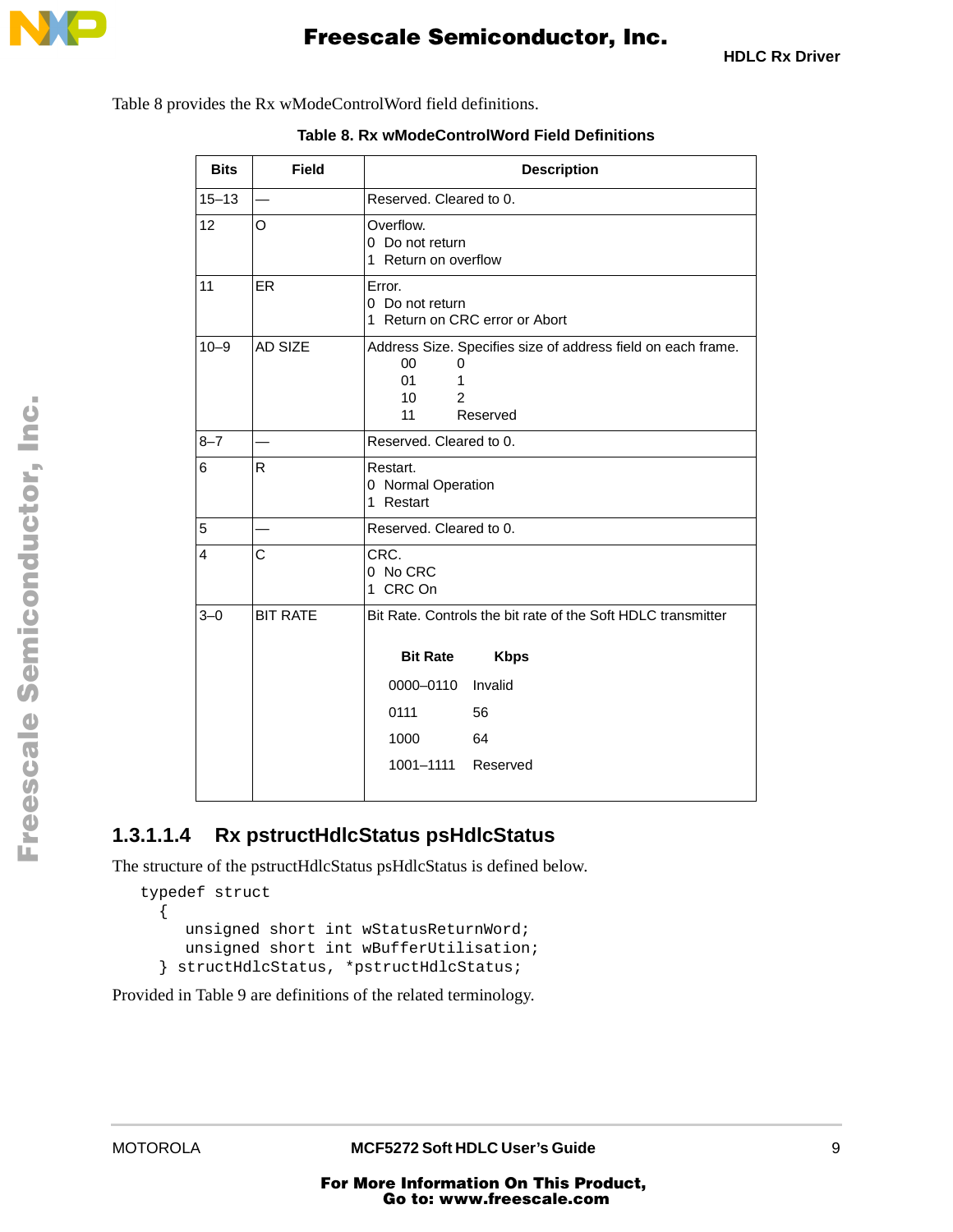<span id="page-9-1"></span>

| <b>Terminology</b>                    | <b>Definition</b>                                                                                                                                                                |
|---------------------------------------|----------------------------------------------------------------------------------------------------------------------------------------------------------------------------------|
| unsigned short int wBufferUtilisation | Number of output octets written to the output buffer, updated by the<br>Rx function. Should be reset to zero, by calling function, when a new<br>output buffer pointer is given. |
| unsigned short int wStatusReturnWord  | 16-bit word containing the return status. See 1.3.1.1.5, "Rx<br>wStatusReturnWord."                                                                                              |

#### <span id="page-9-2"></span>**1.3.1.1.5 Rx wStatusReturnWord**

[Figure 4](#page-9-3) defines the Rx wStatusReturnWord instruction format.



**Figure 4. Rx wStatusReturnWord Instruction Format**

<span id="page-9-4"></span><span id="page-9-3"></span>The Rx wStatusReturnWord fields are defined in [Table 10](#page-9-4)

| <b>Bits</b> | <b>Field</b> | <b>Description</b>                                               |
|-------------|--------------|------------------------------------------------------------------|
| $15 - 5$    |              | Reserved.                                                        |
| 4           | ∩            | Overflow.<br>0 Normal Operation<br>Output buffer overflow<br>1   |
| 3           | CЕ           | CRC Error.<br>0 Normal Operation<br>1 CRC Error detected         |
| 2           | <b>FA</b>    | Frame Abort.<br>0 Normal Operation<br>1 Frame Aborted            |
| 1           | FC           | Frame Complete.<br>0 Frame not completed<br>Frame completed<br>1 |
| 0           | IF/OF        | In frame/Out of Frame.<br>0 Out of frame<br>In frame<br>1        |

## <span id="page-9-0"></span>**1.4 Calling Sequence**

The following section demonstrates how the modules should be called. The calling sequence is composed of three steps: initializing a channel, transmitting, and receiving.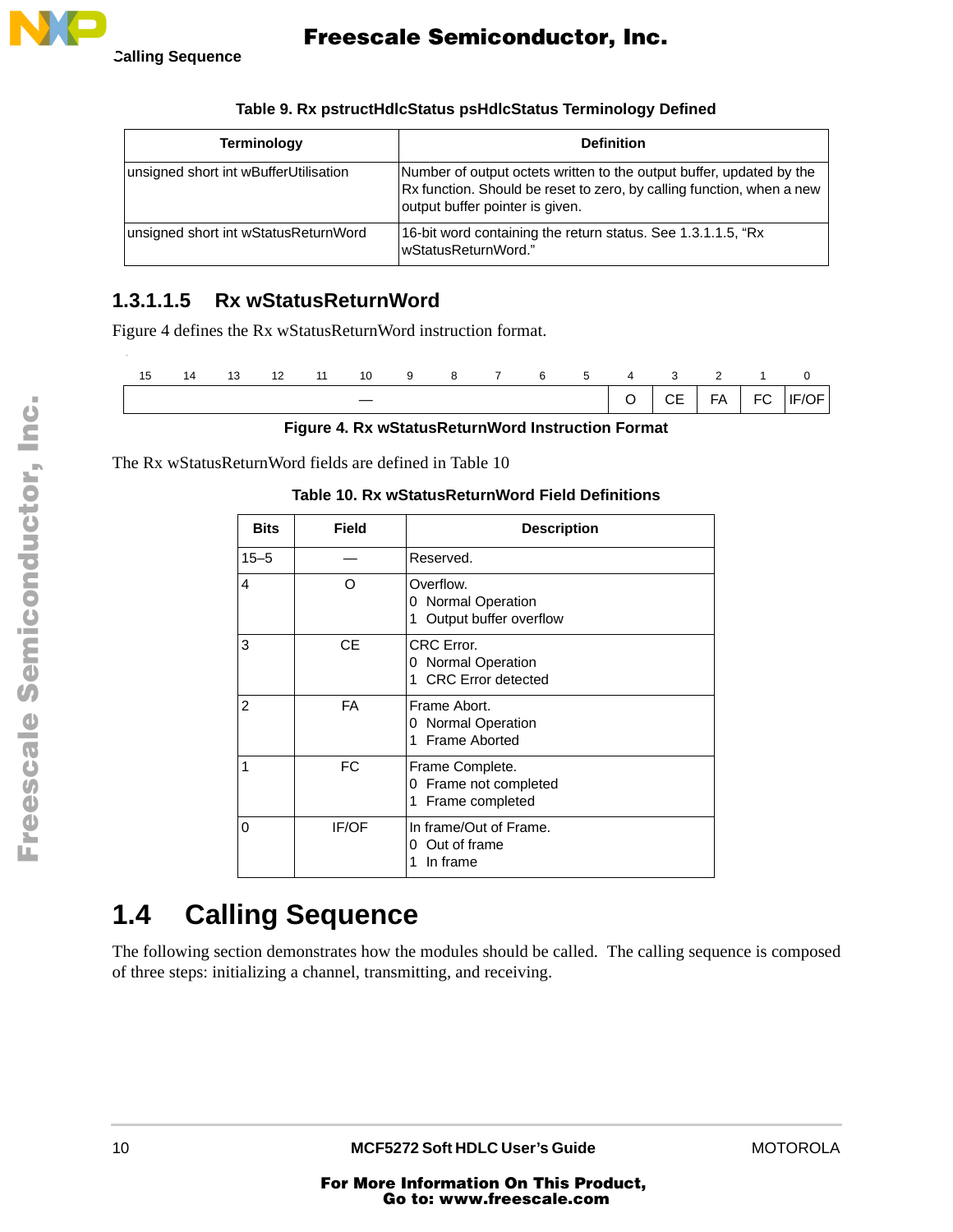

#### <span id="page-10-0"></span>**1.4.1 Initializing a Channel**

Before calling the HDLC Tx and Rx functions with the initialization flag, it is necessary to set up \*psHdlcContext, structTxHdlcChannelInfo, and structRxHdlcChannelInfo and set the bit rate in the wModeControlWord. Below is a sample calling sequence which performs each of these tasks:

```
WORD WBI weit Rate = 56;
structTxHdlcChannelInfo sTxChannelInfo;
structRxHdlcChannelInfo sRxChannelInfo;
void *psTxHdlcContext;
void *psRxHdlcContext;
psTxHdlcContext = mailloc(40);psRxHdlcContext = <math>malloc(40)</math>;sTxChannelInfo.psHdlcContext = psTxHdlcContext;
sRxChannelInfo.psHdlcContext = psRxHdlcContext;
sTxChannellnfo.wModeControlWord = wBitRate >> 3;
sRxChannelInfo.wModeControlWord = wBitRate >> 3; 
HDLC_Tx_Driver (HDLC_INIT_CHANNEL,&sTxChannelInfo);
HDLC Rx Driver (HDLC INIT CHANNEL, &sRxChannelInfo);
```
### **1.4.2 Illustration of a Transmit Call**

The HDLC\_Tx\_Driver needs to be initialized, as shown in [1.4.1, "Initializing a Channel](#page-10-0)," before making a call to bit stuff data.

```
WORD WBitRate = 56;structTxHdlcChannelInfo sTxChannelInfo;
void *psTxHdlcContext;
structHdlcStatus sTxHdlcStatus;
char*pbInData, *pbOutData;
pbInData = malloc(32);pbOutData = malloc(64);sTxChannelInfo.psHdlcContext = psTxHdlcContext;
sTxChannellnfo.wModeControlWord = wBitRate >> 3;
sTxChannelInfo.psHdlcStatus = &sTxHdlcStatus;
sTxChannelInfo.wModeControlWord |=
     (TX_CONTROL_INSERT_CRC | TX_CONTROL_FILL_WITH_FLAGS);
sTxChannelInfo.pbInputBuffer = pbInData;
sTxChannelInfo.pbOutputBuffer = pbOutData;
sTxChannelInfo.wMaxInputBufferSize = 32;
sTxChannlInfo.wOutputBufferSize = 64; 
     HDLC Tx Driver (HDLC SEND PACKET, &sTxChannelInfo);
```
In this call scenario, the status on return would be:

```
sTxChannelInfo.psHdlcStatus->wBufferUtilisation = 32;
sTxChannelInfo.psHdlcStatus->wStatusReturnWord = (STATUS_FRAME_COMPLETE);
sTxChannelInfo.wOutBufferSize = ZERO;
```
#### **1.4.3 Illustration of a Receive**

HDLC\_Rx\_Driver needs to be initialized before making a call to de-stuff data.

```
WORD wBitRate = 56;
structRxHdlcChannelInfo sRxChannelInfo;
```
Fr $\bf \Phi$  $\bf \Phi$  $\boldsymbol{\theta}$  $\mathbf 0$ 

ale

 $\boldsymbol{g}$  $\bf \Phi$ 

mic

o n d u  $\mathbf 0$ t o

r, I

n

.<br>ق

MOTOROLA **MCF5272 Soft HDLC User's Guide** 11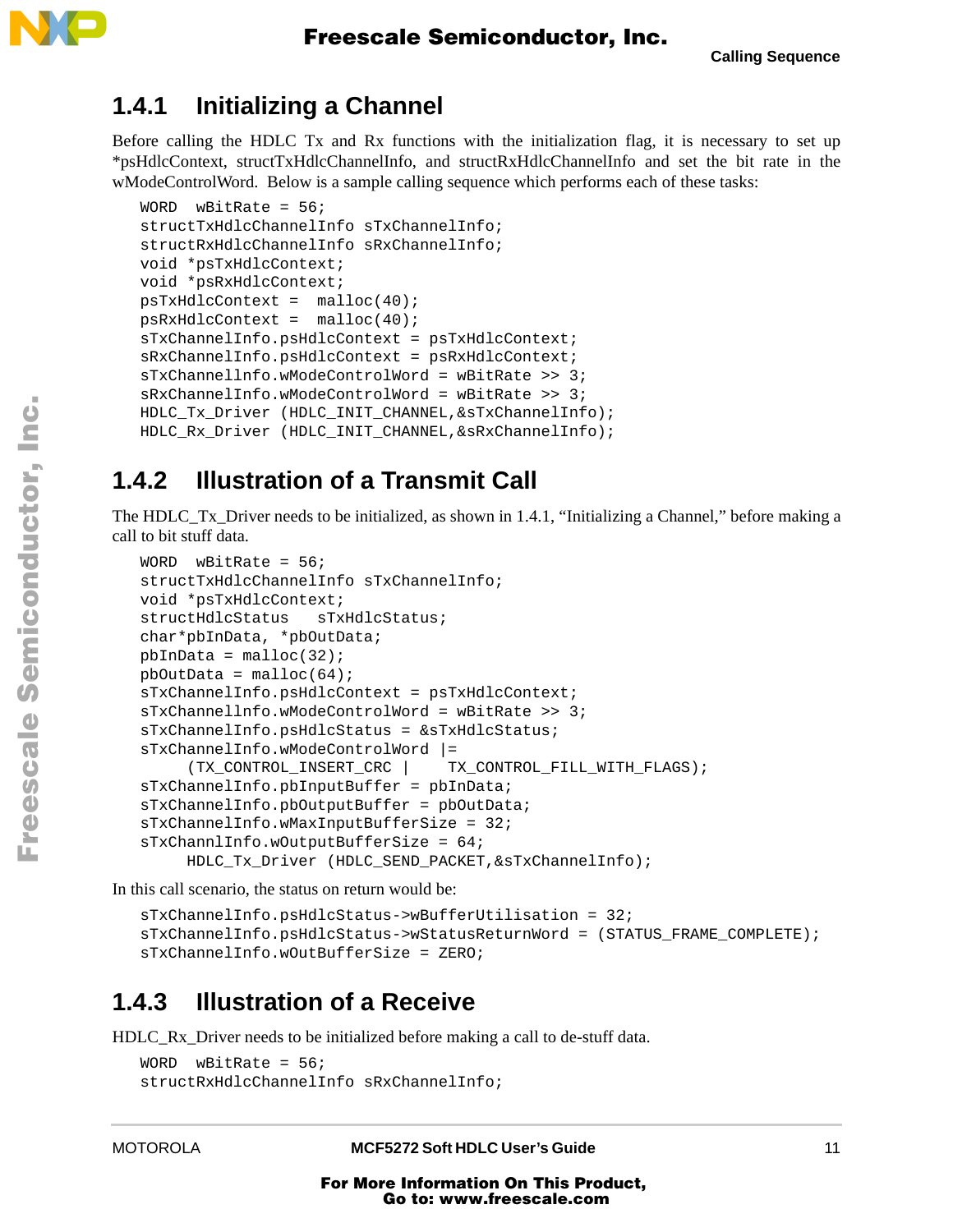

#### **Calling Sequence**

```
void *psRxHdlcContext;
structHdlcStatus sRxHdlcStatus;
char*pbInData, *pbOutData;
pbInData = malloc(64);pbOutData = malloc(34);sRxChannelInfo.psHdlcContext = psRxHdlcContext;
sTxChannellnfo.wModeControlWord = wBitRate >>3; 
sRxChannelInfo.psHdlcStatus = &sRxHdlcStatus;
sRxChannelInfo.wModeControlWord |= (RX_CONTROL_CHECK_CRC |
 RX_CONTROL_ADDRESS_SIZE_ZERO |
 RX_CONTROL_RETURN_ON_OVERFLOW);
sRxChannelInfo.pbInputBuffer = pbInData;
sRxChannelInfo.pbOutputBuffer = pbOutData;
sRxChannelInfo.wInputBufferSize = 64;
sRxChannlInfo.wMaxOutputBufferSize = 34;
       HDLC_Rx_Driver (HDLC_SEND_PACKET,
     &sRxChannelInfo);
```
In this call scenario, the status on return would be:

```
sTxChannelInfo.psHdlcStatus->wBufferUtilisation = 34; (including 2 CRC
Octets)
sTxChannelInfo.psHdlcStatus->wStatusReturnWord = (STATUS FRAME COMPLETE);
sTxChannelInfo.wInputBufferSize = 24;
```
## <span id="page-11-0"></span>**Part II Functional Tests**

This section provides a summary of all testing completed on the SoftHDLC module for the MCF5272. In addition to detailing the SoftHDLC for MCF5272 functionality tests, it documents the profiling, or performance, testing conducted on the HDLC software developed by Motorola for the MCF5272 device.

The functionality test objective is to test all the implemented features of the SoftHDLC routine, with various data patterns and buffer sizes, and also to test the routine with a hardware implementation of the HDLC protocol, to verify conformity. Three distinct types of tests were performed, including:

- ColdFire unit testing (see [Section 2.1\)](#page-12-0)
- Conformance testing (see [Section 2.2\)](#page-17-0)
- MCF5272 testing (see [Section 2.3](#page-17-1))

The ColdFire unit testing was completed prior to the MCF5272 silicon release to verify the performance with respect to the specification. The conformance testing ensures that the SoftHDLC implementation is operable with a 'standard' HDLC device. The MCF5272 testing verifies the operation of the code on the MCF5272 device, including verification of the ROM look-up tables.

The profiling test objective (see [Section Part III](#page-17-2)) was to determine CPU cycle consumption for both standard and non-standard scenarios. In addition to identifying routine performance standards, dependent on bit rates of either 16, 56, and 64 Kbps and transmit output buffer sizes of either 16, 32, and 64 bytes, the tests also evaluated performance in the following scenarios:

- Small buffer size
- Different memory map
- Different frame size

o n d u  $\mathbf 0$ t o

r, I

n

.<br>ق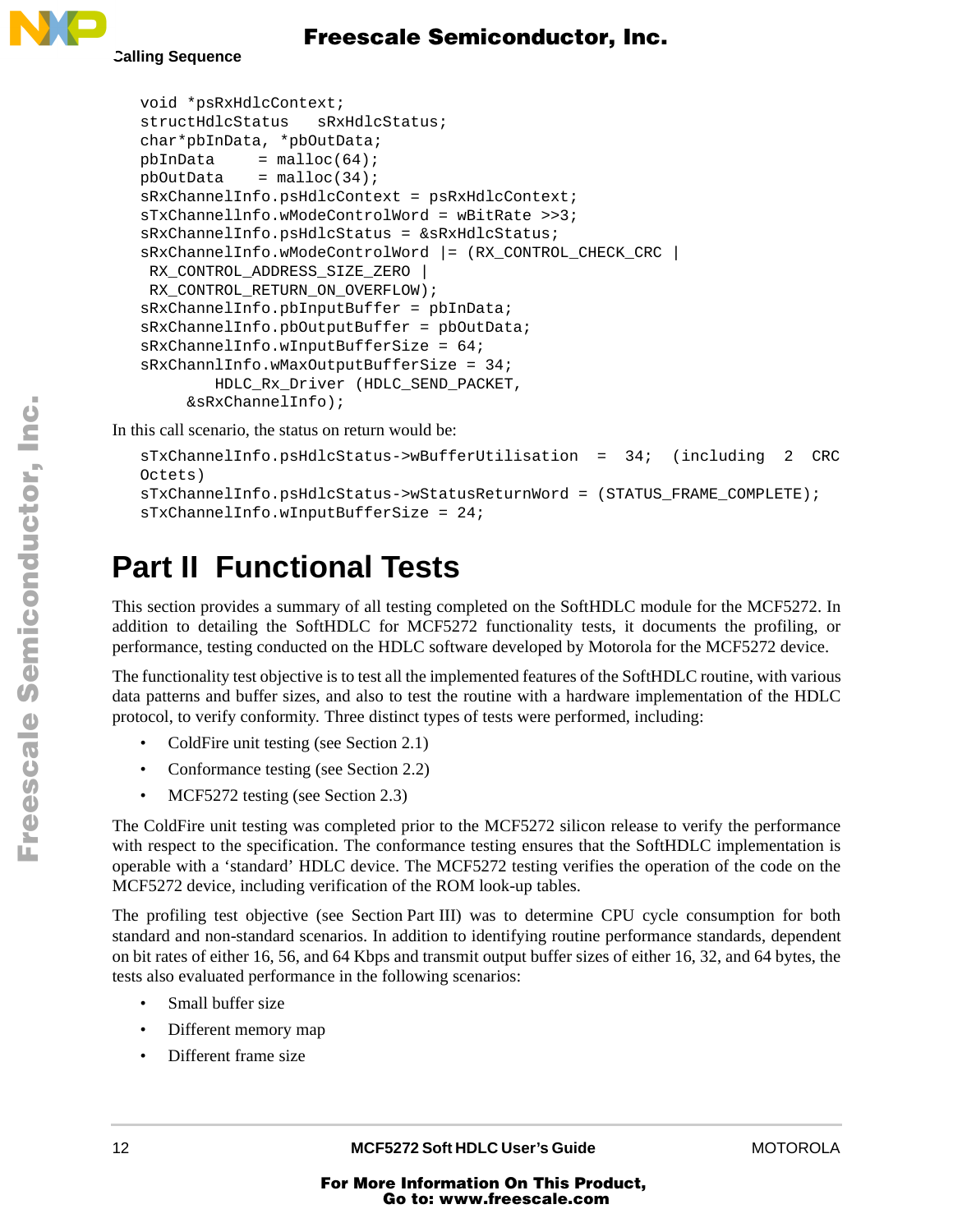

**ColdFire Unit Testing** 

## <span id="page-12-0"></span>**2.1 ColdFire Unit Testing**

The SoftHDLC routine and the associated test routines were cross-compiled using the DIAB compiler. The generated executable was loaded and executed on the target platform (MCF5206E Evaluation Board, Rev. A 1.3) using the SDS single step on-chip tool. The ColdFire unit testing was performed with the SoftHDLC routine operating in loopback mode — that is, rerouting the transmit routine output to the receive function. A set of eight test cases were designed to test the various features.

### **2.1.1 Test Case 01**

Test case 01 tests to confirm CRC insertion and verification, filling the remaining output buffer with flags, and a zero address size.

#### **2.1.1.1 Features Tested**

- Tx side—CRC insertion, fill with flags
- Rx side—CRC verification, address size zero

#### **2.1.1.2 Description**

This test case uses an input sequence of 1024 bytes, either set to all 0xFFs, 0x00s or any random data patterns. The input sequence data is sent in small blocks to the transmit routine. The transmit routine's input and output buffer sizes are fixed at equal size. If the previous data chunk is fully exhausted, a new block of data is provided to the transmit function. The transmit routine is configured to fill the remaining output buffer with HDLC flags if the input buffer is fully exhausted. The transmit routine is configured to insert CRC for every frame. The routine can either be configured with share flags between frames or opening and closing flags inserted for every frame.

The receive routine configuration checks CRC for every frame, sets the address size to zero, and returns on overflow. A "while" loop calls the receive routine until the buffer received from transmit is fully exhausted.

When the receive routine receives a complete frame, the received frame is compared with the transmitted frame.

#### **2.1.1.3 Test Pass Criterion**

The received frame data bytes must be identical to those in the transmitted frame for every frame in the test sequence.

### **2.1.2 Test Case 02**

Test case 02 tests to confirm CRC insertion and verification, broadcast address insertion, one 8-bit address size, and return on completion of the input buffer.

#### **2.1.2.1 Features Tested**

- Tx Side—CRC insertion, broadcast address insertion, return on completion of input buffer
- Rx Side—CRC verification, address size equals one (8-bit)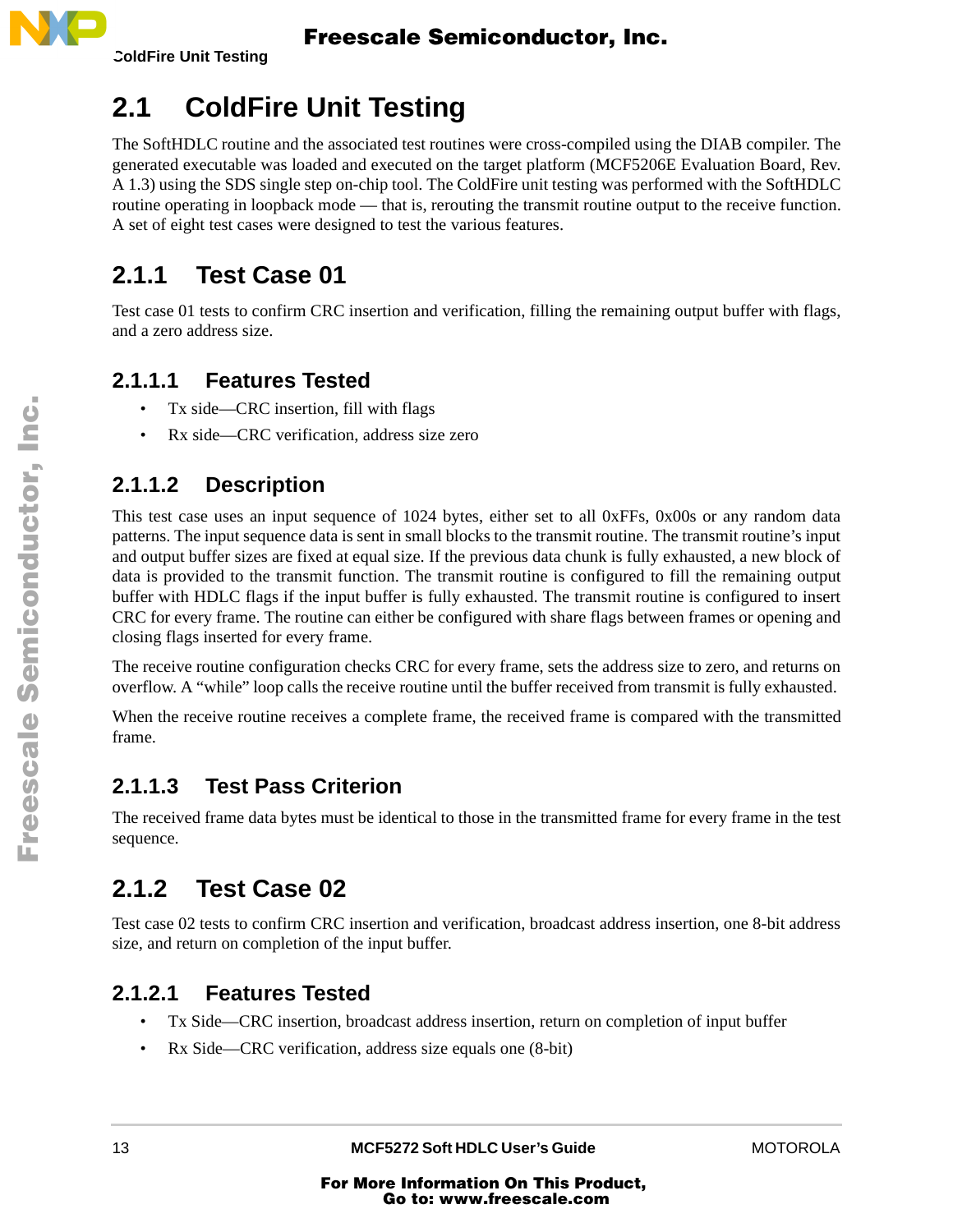

#### **ColdFire Unit Testing**

#### **2.1.2.2 Description**

This test case uses an input sequence of 1024 bytes, either set to all 0xFFs, 0x00s or any random data patterns. The input sequence data is sent in small blocks to the transmit routine. The transmit routine's input and output buffer sizes are fixed at equal size. If the previous data chunk is fully exhausted, a new block of data is provided to the transmit function. The transmit routine is configured to return on completion of the input buffer. A one-byte broadcast address is inserted in every frame. The transmit routine inserts CRC for every frame. The routine can either be configured with share flags between frames or opening and closing flags inserted for every frame.

The receive routine configuration checks CRC for every frame, sets the address size to eight bits, and returns on overflow. Broadcast address comparison is performed. A "while" loop calls the receive routine until the buffer received from transmit is fully exhausted.

Whenever receive routine receives a complete frame, the frame received is compared with the frame transmitted to ensure data integrity.

#### **2.1.2.3 Test Pass Criterion**

The data bytes prior to transmission and bytes received after reception must match for every frame.

### **2.1.3 Test Case 03**

Test case 03 tests to confirm CRC insertion and verification, broadcast address insertion, and a 16-bit address size.

#### **2.1.3.1 Features Tested**

- Tx Side—CRC insertion, broadcast address insertion, fill with ones
- Rx Side—CRC verification, address size two (16-bit)

#### **2.1.3.2 Description**

This test case uses an input sequence of 1024 bytes, either set to all 0xFFs, 0x00s or any random data patterns. The input sequence data is sent in small blocks to the transmit routine. The transmit routine's input and output buffer sizes are a fixed equal size. If the previous data chunk is fully exhausted, a new block of data is provided to the transmit function. When the input has been exhausted, the remaining output buffer space is filled with ones. In this test case, every input chunk requires two Tx calls to be exhausted fully. A two-byte broadcast address is inserted in every frame. The transmit routine is also configured to insert CRC in every frame. Additional configuration options include inserting share flags between frames or an opening and closing flag for every frame. (The pre-processor switch, SHARED\_FLAG, when defined, configures Tx in shared flag mode.)

The receive routine configuration checks CRC for every frame, sets the address size to sixteen bits, and the returns on overflow. Broadcast address comparison is performed. A "while" loop calls the receive routine until the buffer received from transmit is fully exhausted.

When receive routine receives a complete frame, the frame received is compared with the frame transmitted to ensure data integrity.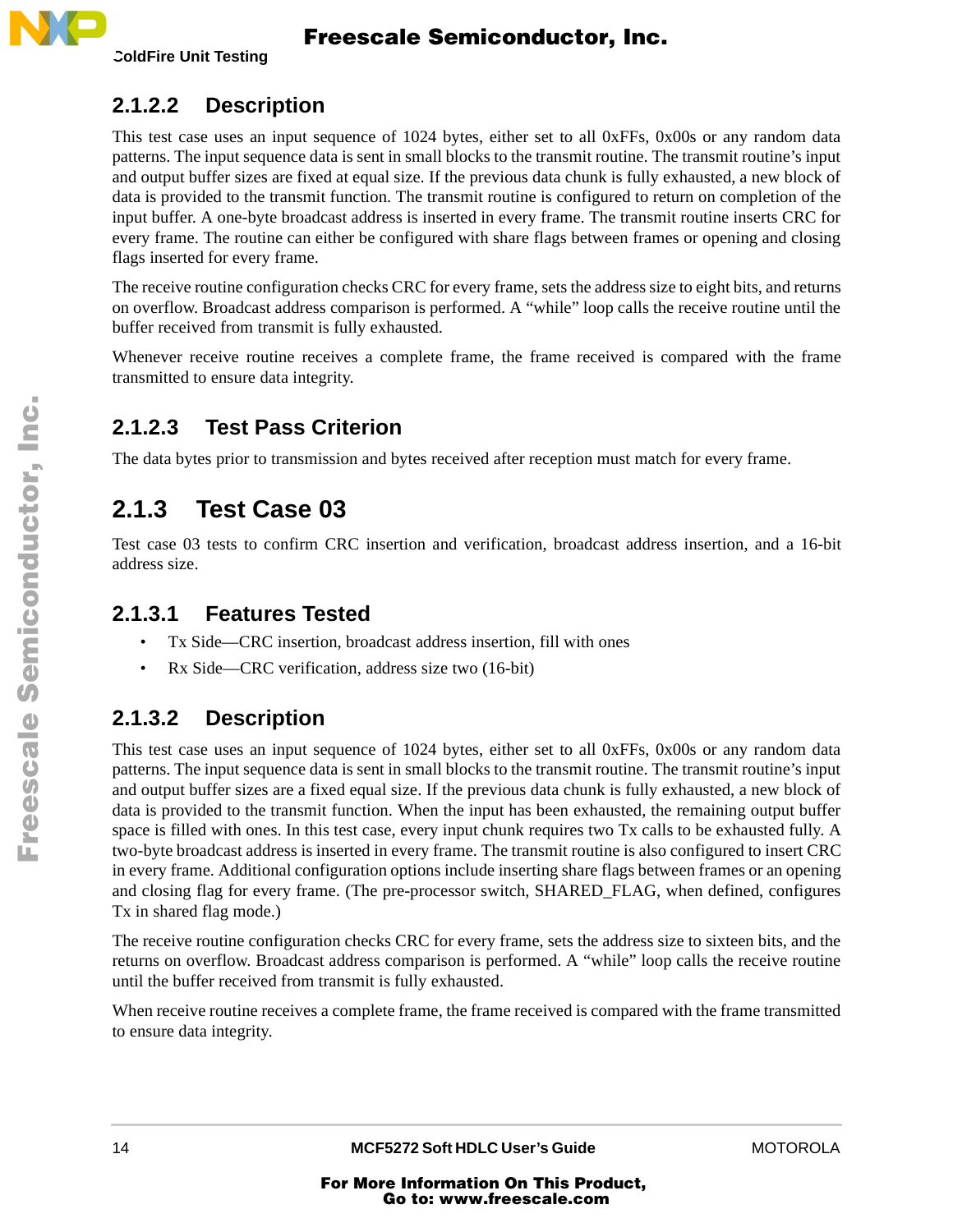

**ColdFire Unit Testing** 

#### **2.1.3.3 Test Pass Criterion**

The data bytes prior to transmission and bytes received after reception must match for every frame.

### **2.1.4 Test Case 04**

Test case 04 confirms that a frame drop occurs when there is a CRC error on the Rx side.

#### **2.1.4.1 Features Tested**

Frame drop on CRC error on Rx side.

#### **2.1.4.2 Description**

This test case uses an input sequence of 1024 bytes, set to either all 0xFFs, 0x00s or any random data patterns. The input sequence data is sent in small blocks to the transmit routine. The transmit routine's input and output buffer sizes are a fixed equal size. If the previous data chunk is fully exhausted, a new block of data is provided to the transmit function. The Tx routine is configured to fill the output buffer with ones, when the input buffer is exhausted but the output buffer is not yet filled. The transmit routine configuration does not insert CRC for every frame. The routine can either be configured with share flags between frames or opening and closing flags inserted for every frame.

The receive routine configuration checks CRC for every frame, and returns on either overflow or error. A "while" loop calls the receive routine until the buffer received from transmit is fully exhausted. In this test case, the Rx routine assumes the last two data bytes as CRC, since CRC is set to 'off' in Tx side and 'on' in Rx side, and CRC check fails for every frame.

When the complete input sequence is exhausted, the CRC error counts are compared for the Tx and Rx side.

#### **2.1.4.3 Test Pass Criterion**

The error counts on the Tx and Rx sides must match, ensuring that each Tx frame is fully received and dropped.

Note: In this testcase, we have fixed the Tx input buffer at 32, for ZERO\_INPUT. If the buffer size is two (16 bits), the Rx side still receives a valid frame, even though CRC was not inserted on the Tx side.

### **2.1.5 Test Case 05**

Test case 05 confirms that a frame drop occurs when there is an abort on the Tx side.

#### **2.1.5.1 Features Tested**

Frame drop on Rx side due to abort on Tx side.

#### **2.1.5.2 Description**

This test case uses an input sequence of 1024 bytes, set to either all 0xFFs, 0x00s or any random data patterns. The input sequence data is sent in small blocks to the transmit routine. The transmit routine's input and output buffer sizes are a fixed equal size. If the previous data chunk is fully exhausted, a new block of data is provided to the transmit function. In this test case, every input chunk requires two Tx calls to be

15 **MCF5272 Soft HDLC User's Guide** MOTOROLA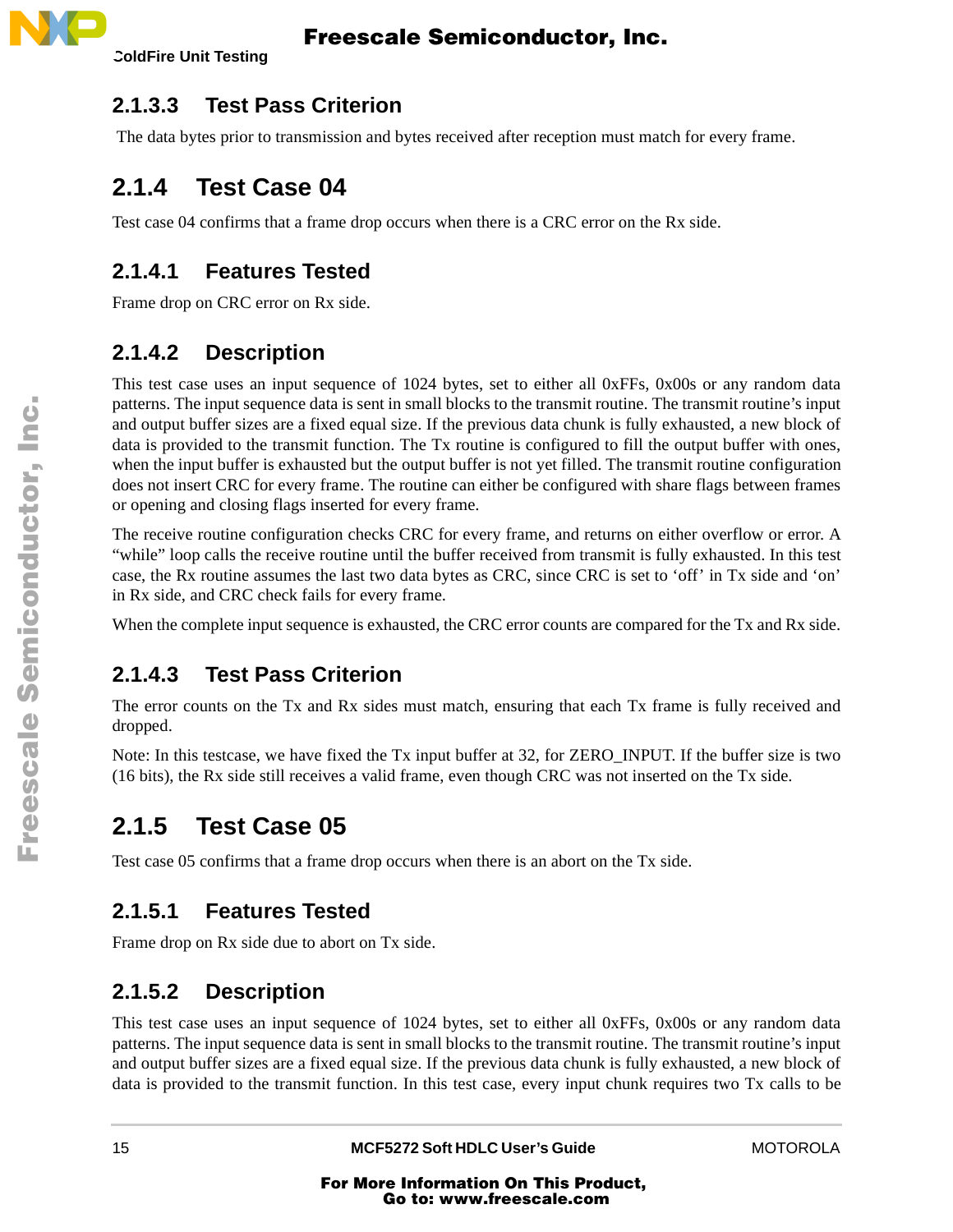#### **ColdFire Unit Testing**

### Freescale Semiconductor, Inc.

exhausted fully. Before the second call, the Tx routine is configured to abort this particular frame and resets on completion of a successful abort. The routine can either be configured with share flags between frames or opening and closing flags inserted for every frame.

The receive routine is configured to return on either overflow or error. A "while" loop calls the receive routine until the buffer received from transmit is fully exhausted. In this test case the Rx routine receives no valid frame as each frame is aborted mid-way.

When the complete input sequence is exhausted, we compare the abort error counts on Tx and Rx side.

#### **2.1.5.3 Test Pass Criterion**

The abort error counts on Tx and Rx side need to match, ensuring that each Tx frame is successfully aborted and dropped.

#### **2.1.6 Test Case 06**

Test case 06 confirms transmission restart..

#### **2.1.6.1 Features Tested**

Restart transmission in Tx side

#### **2.1.6.2 Description**

This test case uses an input sequence of 1024 bytes, set to either all 0xFFs, 0x00s or any random data patterns. The input sequence data is sent in small blocks to the transmit routine. The output buffer size is selected to ensure that the entire input buffer is exhausted in one Tx call. To simulate a frame loss situation, this buffer is not given to Rx. The next time the Tx routine is called with the same input pointer, a transmission restart is requested. The transmit routine is configured to insert CRC for every frame. The routine can either be configured with share flags between frames or opening and closing flags inserted for every frame.

The receive routine is configured to check CRC for every frame, and the routine is configured to return on either overflow or error. A "while" loop calls the receive routine until the buffer received from transmit is fully exhausted.

Whenever the Rx routine receives a complete frame, the frame received is compared with the frame transmitted to ensure data integrity.

#### **2.1.6.3 Test Pass Criterion**

The data bytes prior to transmission and bytes received after reception must match for every frame.

### **2.1.7 Test Case 07**

Test case 07 tests CRC insertion and verification, address insertion and comparison, Tx flag fill, and address size two.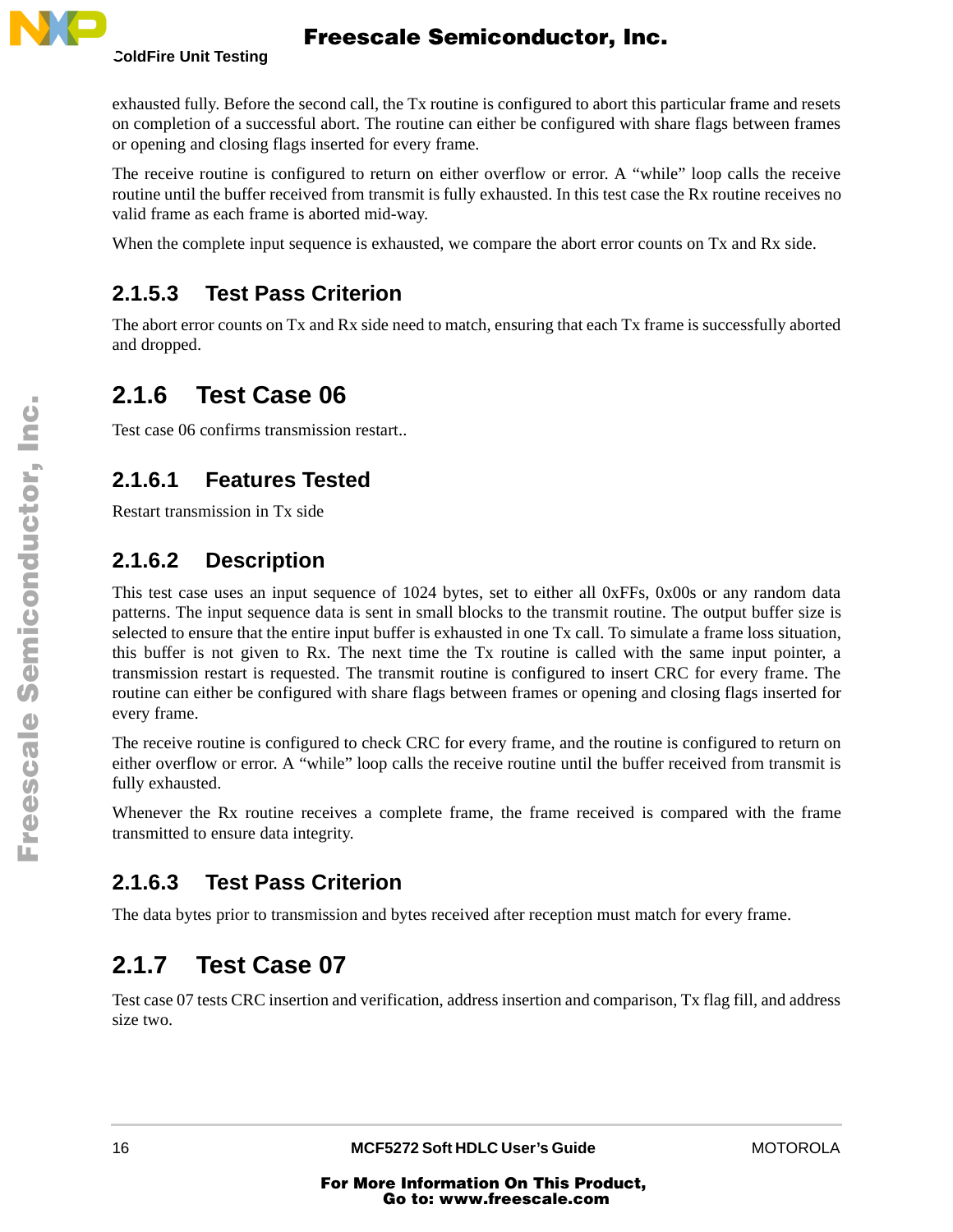**ColdFire Unit Testing** 

#### <span id="page-16-0"></span>**2.1.7.1 Features Tested**

- Tx Side—CRC insertion, address insertion, fill with flags
- RX Side—Address comparison, CRC verification, address size two

#### <span id="page-16-1"></span>**2.1.7.2 Description**

This test case uses an input sequence of 1024 bytes, either set to all 0xFFs, 0x00s or any random data patterns. The input sequence data is sent in small blocks to the transmit routine. The transmit routine's input and output buffer sizes are fixed at equal size. If the previous data chunk is fully exhausted, a new block of data is provided to the transmit function. The Tx routine is configured to fill the remaining output buffer with HDLC flags if the input buffer is fully exhausted. Specific address bytes are added to each frame prior to transmission.The transmit routine is configured to insert CRC for every frame. The routine can either be configured with share flags between frames or opening and closing flags inserted for every frame.

The receive routine is configured to check CRC for every frame, and is configured to return on overflow. The Rx is configured to receive frames with only those addresses inserted on the Tx side. The address size is fixed at 2. A "while" loop calls the receive routine until the buffer received from transmit is fully exhausted.

Whenever the Rx routine receives a complete frame, the frame received is compared with the frame transmitted to ensure data integrity.

#### <span id="page-16-2"></span>**2.1.7.3 Test Pass Criterion**

The data bytes prior to transmission and bytes received after reception must match, for every frame.

### **2.1.8 Test Case 08**

Test case 08 tests the operation of the "continue on overflow" Rx feature.

#### **2.1.8.1 Features Tested**

"Continue on overflow" Rx feature.

#### **2.1.8.2 Description**

This test case uses an input sequence of 1024 bytes, either set to all 0xFFs, 0x00s or any random data patterns. The input sequence data is sent in small blocks to the transmit routine. The transmit output buffer is selected to ensure that the entire input buffer is exhausted by one Tx call. The transmit routine is configured to insert CRC for every frame. The routine can either be configured with share flags between frames or opening and closing flags inserted for every frame.

The receive routine is configured to continue on overflow. The receive output buffer size is selected to ensure that an overflow occurs for every Rx call. A "while" loop calls the receive routine until the buffer received from transmit is fully exhausted.

As a result of output overflow, the Rx receives no frames, and a counter increments whenever Rx sets the overflow error in the status return word.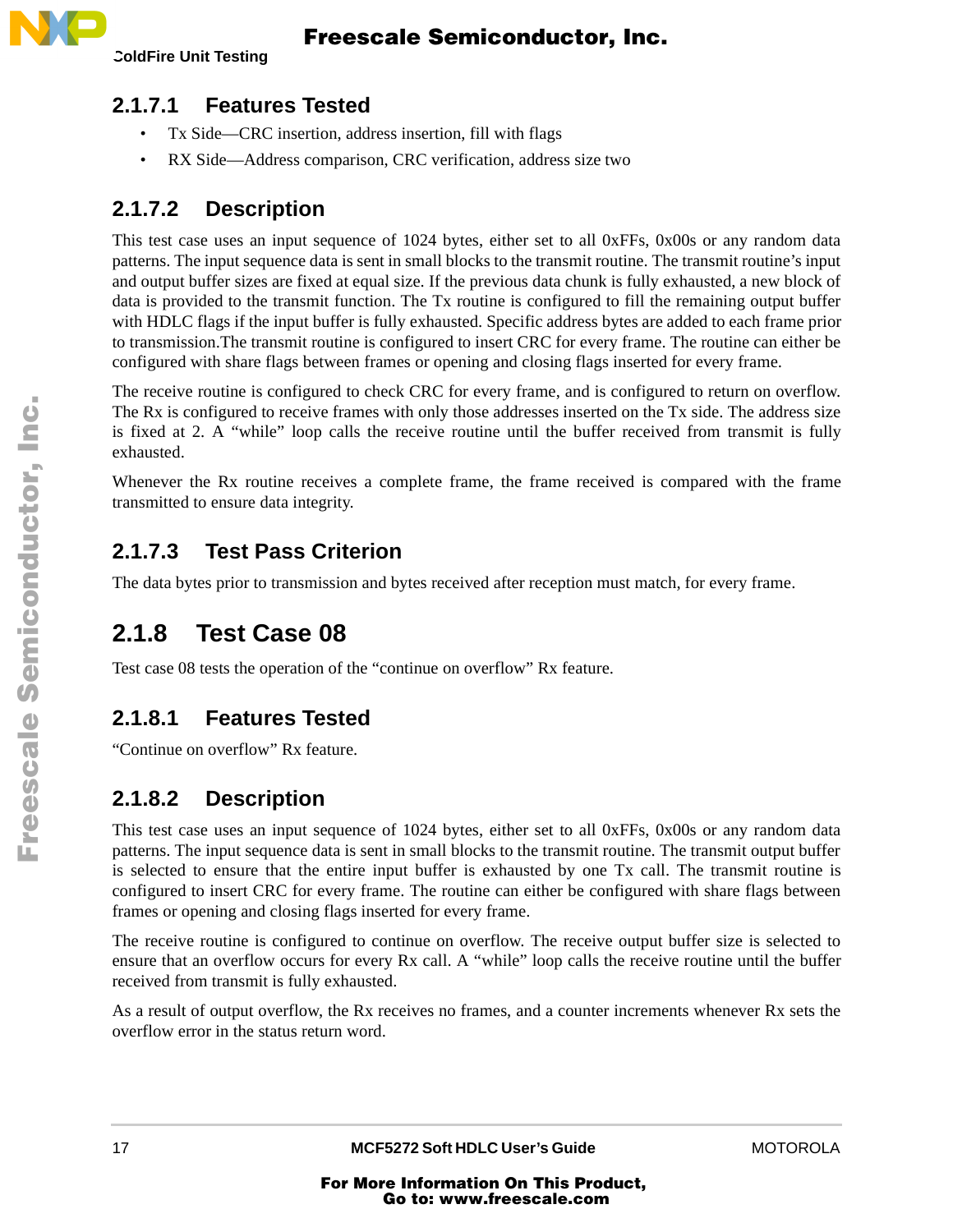

**Conformance Testing** 

### **2.1.8.3 Test Pass Criterion**

The number of transmitted frames must match the overflow count.

## <span id="page-17-0"></span>**2.2 Conformance Testing**

To ensure conformance to the HDLC standard, the C code for this implementation was tested with an HDLC capable device. The MPC860MH, a mature device used in many applications, was selected because it has a hardware HDLC implementation as part of its communication core. This conformance test verified the bit stuffing and un-stuffing functionality and the 16-bit CRC features. Address comparison functionality could not be tested for conformance in this test environment.

To make use of existing hardware, the C code for this implementation was compiled for a DSP56300, and this DSP communicated with an MPC860MH using HDLC protocol. This test sequence is shown in [Figure 5., "Conformance Test Sequence.](#page-17-3)



#### **Figure 5. Conformance Test Sequence**

<span id="page-17-3"></span>For each test sequence, the input data, intermediate data, and output data were logged and compared. The recorded data was identical at each of these three test points.

## <span id="page-17-1"></span>**2.3 MCF5272 Testing**

All of the above tests have been verified on the MCF5272.

## <span id="page-17-2"></span>**Part III Profiling Test**

This section defines the test setup for the performance tests conducted on the HDLC software written by MIEL. The features tested are identified, the test case and test pass criterion described, and test results and comments are listed. In addition to determining standard performance counts, based on buffer size, bit rate and the number of calls per second, counts were determined for small buffer performance, different memory map performance, and different frame size performance. Also provided is information regarding modifying parameters in the profiling program and the conclusion reached by the testers.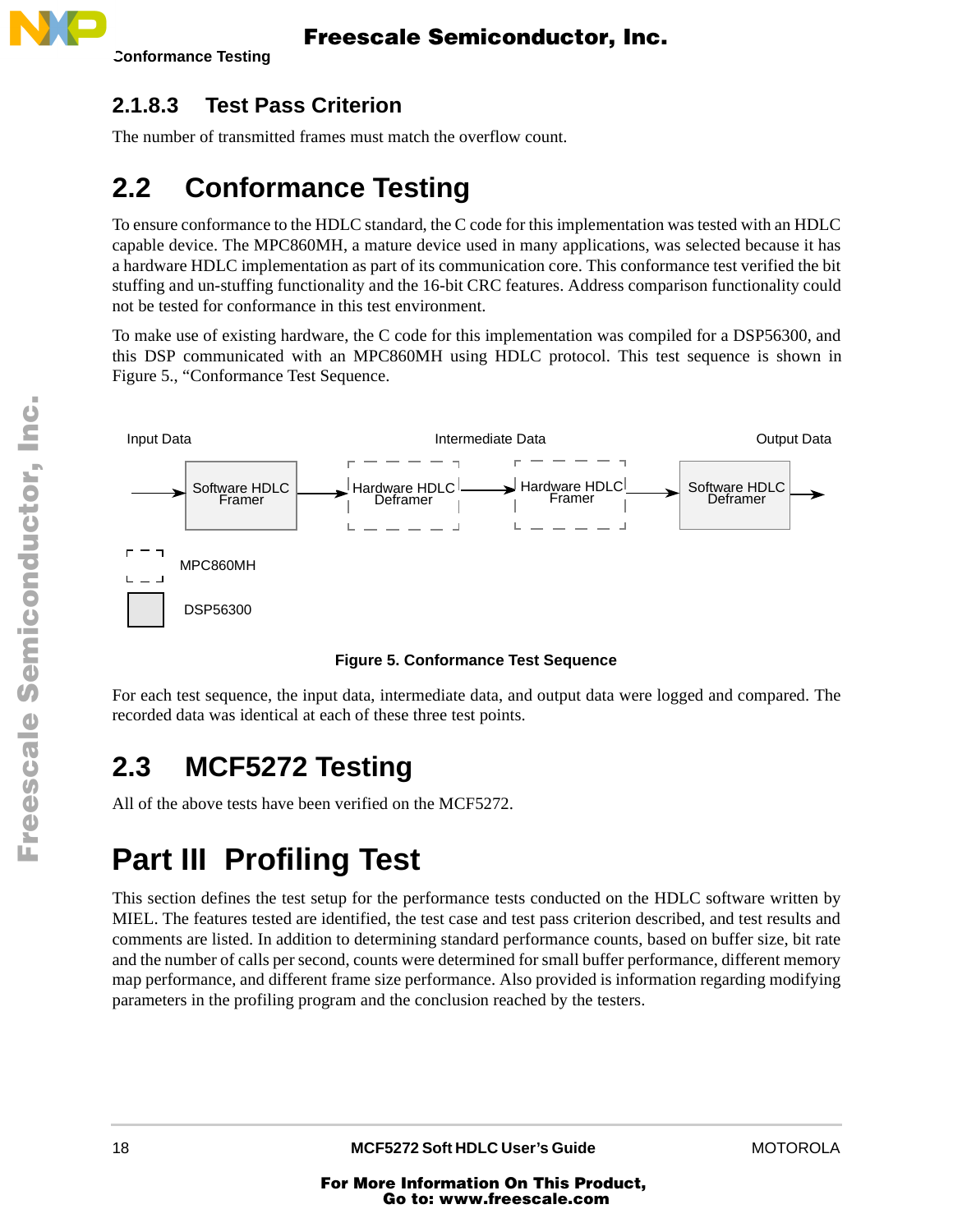



## <span id="page-18-0"></span>**3.1 Test Setup**

The SoftHDLC routine and the associated test routines were cross-compiled using the DIAB tools (version 4.3 release d). The generated executable was loaded and executed on the MCF5272 silicon evaluation board using the single-step debugger (SDS), version 7.4. The routine was profiled using modified versions of test case 07 (hdlctest07.c) and the profiling program (hdlcprof.c, hdlctst.h). The HDLC Profiling Test, written in C, was used with the parameters listed below.

Default assumptions:

- Cache on
- On-chip ROM look-up tables

Unless otherwise stated, the following parameters also apply:

- Bit rate is 64 Kbps
- Address size  $= 2$
- Transmitted data  $\equiv$  \$00 for no bit stuffing (set by default in the profiling program)
- Memory configuration per the following:
	- Context data—internal SRAM (Read/Write: 1 CPU cycle)
	- Framed data—internal SRAM (Read/Write: 1 CPU cycle)
	- Unframed data—SDRAM (Write:  $(7 + 1 + 1 + 1)$  Read:  $(9 + 1 + 1 + 1)$  ÷ maximum wait state – for example, case of page miss)

## <span id="page-18-1"></span>**3.2 HDLC Profiling Test Description**

Test case 07, originally designed for the functionality test phase, was used for the HDLC profiling test. See [2.1.7.1, "Features Tested](#page-16-0)" for a list of the features tested. Refer to [2.1.7.2, "Description](#page-16-1)" for a detailed test case description and to [2.1.7.3, "Test Pass Criterion"](#page-16-2) for the pass criterion used.

## <span id="page-18-2"></span>**3.3 Standard Performances**

This test's goal is to determine the CPU cycle consumption for standard scenarios of the HDLC routine for different bit rates and different Tx output buffer sizes. [Table 11](#page-18-3) lists the standard performance results.

<span id="page-18-3"></span>

| <b>Buffer</b><br>Size<br>(Bytes) $1$ | <b>Bit Rate</b><br>$(Kbps)^2$ | Number of<br><b>Calls per</b><br>Second <sup>3</sup> | <b>Tx Count</b><br>per Call<br>(Cycles) $4$ | <b>Rx Count</b><br>per Call<br>(Cycles) <sup>5</sup> | <b>Tx Count</b><br>@ R Kbps<br>(MCycles) $6$ | Rx Count @<br>R Kbps<br>(MCycles) | Total Count (Tx +<br>Rx) @ R Kbps<br>(MCycles) $7$ |
|--------------------------------------|-------------------------------|------------------------------------------------------|---------------------------------------------|------------------------------------------------------|----------------------------------------------|-----------------------------------|----------------------------------------------------|
| 16                                   | 56                            | 437.50                                               | 2837                                        | 2750                                                 | 1.24                                         | 1.20                              | 2.44                                               |
|                                      | 64                            | 500.00                                               | 3153                                        | 3118                                                 | 1.58                                         | 1.56                              | 3.14                                               |
|                                      | 16                            | 125.00                                               |                                             |                                                      | 0.39                                         | 0.39                              | 0.78                                               |
| 32                                   | 56                            | 218.75                                               | 3770                                        | 4307                                                 | 0.82                                         | 0.94                              | 1.77                                               |
|                                      | 64                            | 250.00                                               | 4270                                        | 4638                                                 | 1.07                                         | 1.16                              | 2.23                                               |

**Table 11. Standard Performance Results**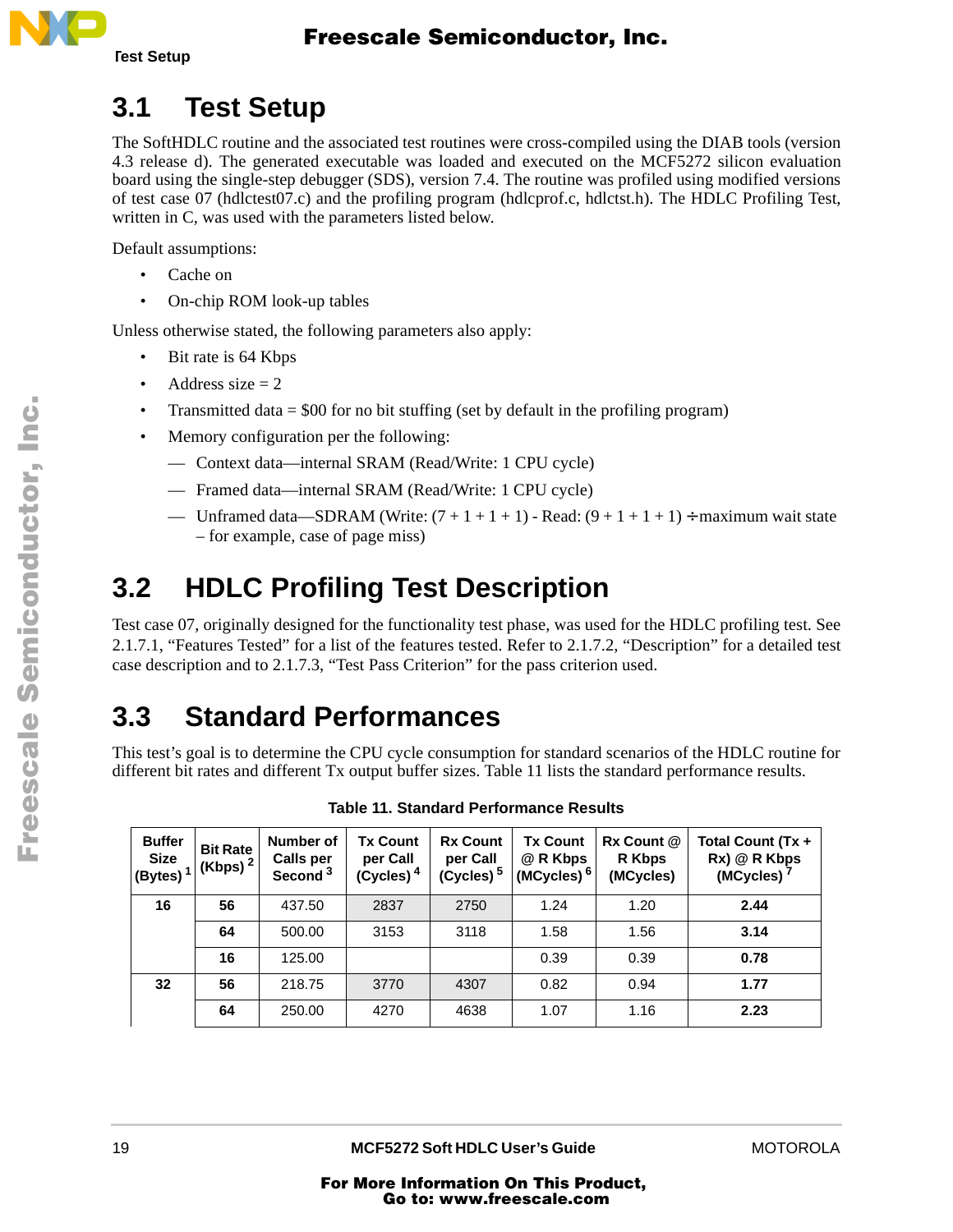**16** 62.50 0.27 0.29 **0.56 64 56** 109.38 4316 4514 0.47 0.49 **0.97 64** 125.00 4270 4638 0.53 0.58 **1.11 16** 31.25 0.13 0.14 **0.28 Buffer Size (Bytes)<sup>1</sup> Bit Rate (Kbps)<sup>2</sup> Number of Calls per Second<sup>3</sup> Tx Count per Call (Cycles) 4 Rx Count per Call (Cycles)<sup>5</sup> Tx Count @ R Kbps (MCycles)<sup>6</sup> Rx Count @ R Kbps (MCycles) Total Count (Tx + Rx) @ R Kbps (MCycles)<sup>7</sup>**

#### **Table 11. Standard Performance Results**

<sup>1</sup> Size (in bytes) of the output Tx driver  $\frac{2}{5}$  Bit rate of the HDLC shannel

<sup>2</sup> Bit rate of the HDLC channel

Calculated as follows: (bit rate)  $\div$  (8  $\times$  buffer size)

Maximum CPU cycle for one call to the Tx driver

<sup>5</sup> Maximum CPU cycle for one call to the Rx driver<br> $\frac{6}{2}$  Calculated as follows: (pumber of calls per secon

Calculated as follows: (number of calls per second)  $\times$  (Tx count per call), it represents the CPU cycle consumption for the Tx driver, at R Kbps  $(R = 16, 56, or 64)$ 

 $\frac{7}{2}$  CPU cycle consumption for both Tx and Rx drivers, at R Kbps (R = 16, 56, or 64)

#### **3.3.1 Comments**

Note that the CPU cycle consumption for bit rate equal to 16 Kbps is the CPU cycle consumption for bit rate equal to 64 Kbps divided by 4.

For a 2B + D data link, with buffers size equal to 32 byte and bit rate equal to 56 for B channels, the CPU cycle consumption is:  $1.77 \times 2 + 0.56 = 4.1$  megacycles.

For a 2B + D data link, with buffers size equal to 32 byte and bit rate equal to 64 for B channels, the CPU cycle consumption is:  $2.23 \times 2 + 0.56 = 5.02$  megacycles.

For both, it represents less than 10% for a 66 MHz clocked silicon.

## <span id="page-19-0"></span>**3.4 Performances with Small Buffers**

This test's goal is to evaluate the influence of a very small Tx output buffer on the CPU cycle consumption. [Table 12](#page-19-1) details the small buffer test results.

<span id="page-19-1"></span>

| <b>Buffer</b><br>(Frame)<br><b>Size</b> | <b>Bit Rate</b><br>(Kbps) | Number of<br>Calls per<br><b>Second</b> | <b>Tx Count</b><br>per Call<br>(Cycles) | <b>Rx Count</b><br>per Call<br>(Cycles) | <b>Tx Count</b><br>@ R Kbps<br>(MCycle) | <b>Rx Count</b><br>@ R Kbps<br>(MCycle) | Total Count (Tx +<br>$Rx)$ @ R Kbps<br>(MCycle) |
|-----------------------------------------|---------------------------|-----------------------------------------|-----------------------------------------|-----------------------------------------|-----------------------------------------|-----------------------------------------|-------------------------------------------------|
| 6                                       | 56                        | 1166.67                                 | 1933                                    | 1329                                    | 2.26                                    | 1.55                                    | 3.81                                            |
| Address                                 | 64                        | 1333.33                                 | 2004                                    | 1594                                    | 2.67                                    | 2.13                                    | 4.80                                            |
| $Size = 2$                              | 16                        | 333.33                                  |                                         |                                         | 0.67                                    | 0.53                                    | 1.20                                            |
| 5                                       | 56                        | 1400.00                                 | 1892                                    | 1315                                    | 2.65                                    | 1.84                                    | 4.49                                            |
| Address                                 | 64                        | 1600.00                                 | 1959                                    | 1511                                    | 3.13                                    | 2.42                                    | 5.55                                            |
| $Size = 1$                              | 16                        | 400.00                                  |                                         |                                         | 0.78                                    | 0.60                                    | 1.39                                            |

**Table 12. Performances with Small Buffers Results**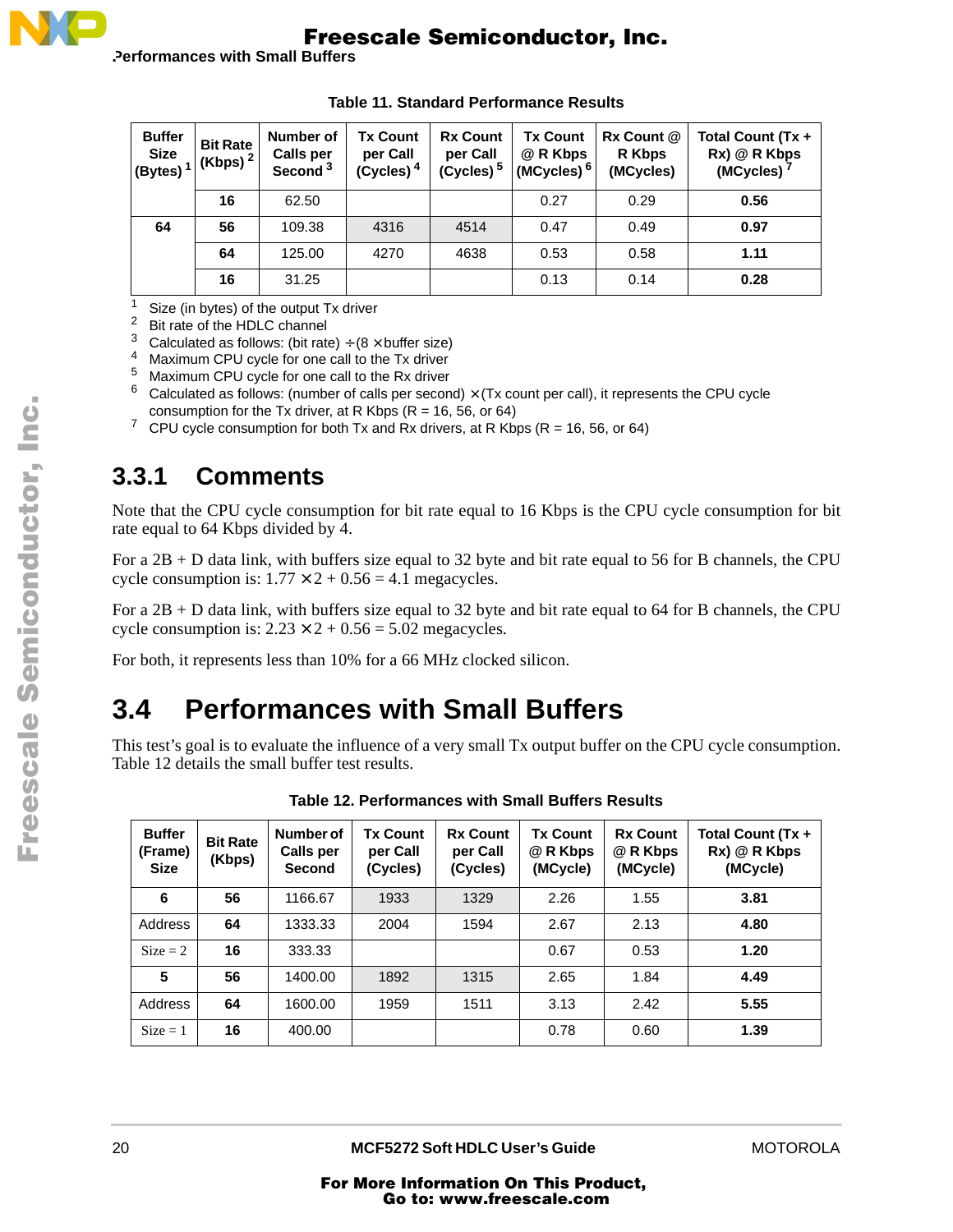**Performances with Different Memory Map** 

### **3.4.1 Comments**

Worst case conditions are simulated by setting the buffers as small as possible because the Tx and Rx drivers are output driven.

In addition, to force all operations to be performed (flag detection, address comparison, bit (un)stuffing, CRC calculation) in the call to the routine, the frame size is set equal to the buffer size.

As the worst case scenario, for a  $2B + D$  link, with B at 64 Kbps, then the global CPU cycle consumption is:  $5.55 \times 2 + 1.39$  equal to 12.49 megacycles, which represents 19% of the CPU resources.

A test using both a buffer size and frame size of four can also be performed, but it is not considered a valid scenario since the CRC check is removed because the CRC calculation has the largest impact on the CPU clock usage.

## <span id="page-20-0"></span>**3.5 Performances with Different Memory Map**

In this test, the Tx and Rx drivers routine are profiled for different memory scenarios, as shown in [Figure 6.](#page-20-1)



<span id="page-20-1"></span>**Figure 6. Memory Map Scenarios**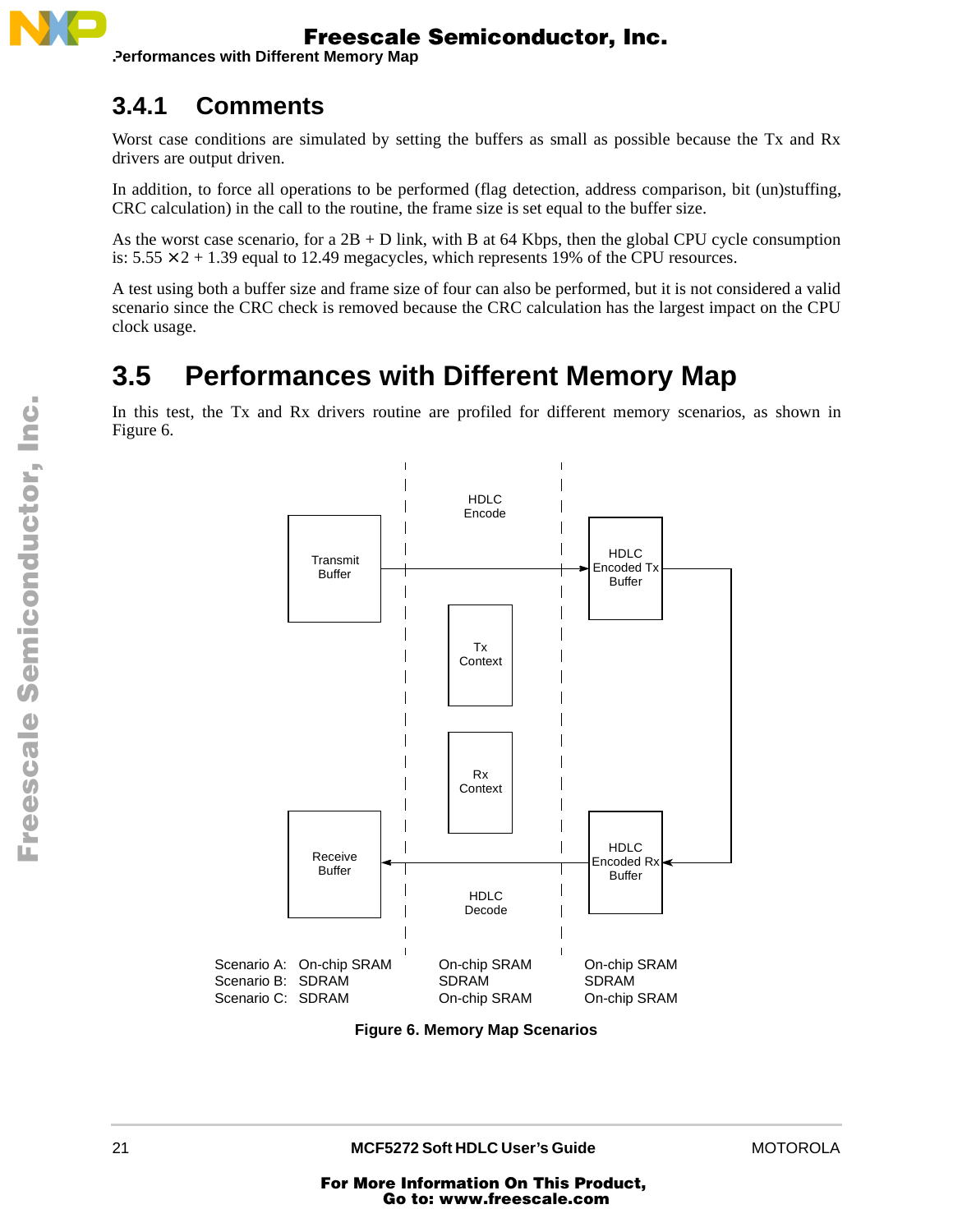

The scenarios were executed with the following the configuration:

```
Tx output buffer size = 32
"Data field" = 27
= 32 bytes of buffer – 5 bytes of structure (1 for the flag, 2 for the
address, 2 for the CRC).
```
<span id="page-21-1"></span>[Table 13](#page-21-1) details the results achieved.

| <b>Operation</b>     |          | <b>Scenario</b> | <b>Memory Utilization</b> |                             |
|----------------------|----------|-----------------|---------------------------|-----------------------------|
|                      | A        | в               | C                         |                             |
| <b>Unframed Data</b> | int SRAM | <b>SDRAM</b>    | <b>SDRAM</b>              | $2 \times 512 = 1024$ bytes |
| <b>Context Data</b>  | int SRAM | <b>SDRAM</b>    | int SRAM                  | $2 \times 28 = 56$ bytes    |
| <b>Framed Data</b>   | int SRAM | <b>SDRAM</b>    | int SRAM                  | $2 \times 32$ bytes $^1$    |
| Tx MAX               | 3466     | 4338            | 3942                      |                             |
| Tx CPU count         | 0.87     | 1.08            | 0.99                      |                             |
| Rx CPU count         | 0.95     | 1.21            | 1.01                      |                             |
| $Rx + Tx$ CPU count  | 1.81     | 2.29            | 1.99                      |                             |

| Table 13. Performances with Different Memory Map Results |  |  |
|----------------------------------------------------------|--|--|
|----------------------------------------------------------|--|--|

Framed data occupies only 1  $\times$  32 bytes in the HDLC test case 07 because of the loopback.

### **3.5.1 Comments**

The memory utilization given here concerns the profiling program only and is not linked to the routines themselves.

Scenario C is suggested because it offers the best compromise between low occupation internal memory utilization and low CPU cycle consumption.

## <span id="page-21-0"></span>**3.6 Performance with Different Frame Size**

This test evaluates the influence of a variable frame size and a fixed buffer size on the CPU cycle consumption. A frame is composed of a flag, an address field, a data field, and a CRC field.

<span id="page-21-2"></span>With a buffer size equal to 32 bytes, that is, equal to or greater than 250 packets, and frames ranging from 6 to 128 bytes, the matrix shown in [Table 14](#page-21-2) results.

| <b>Operation</b>  | <b>Frame Size</b> |      |      |      |      |      |      |
|-------------------|-------------------|------|------|------|------|------|------|
|                   |                   | 16   | 24   | 32   | 64   | 96   | 128  |
| Tx count per call | 2268              | 2937 | 3412 | 3824 | 3663 | 3637 | 3639 |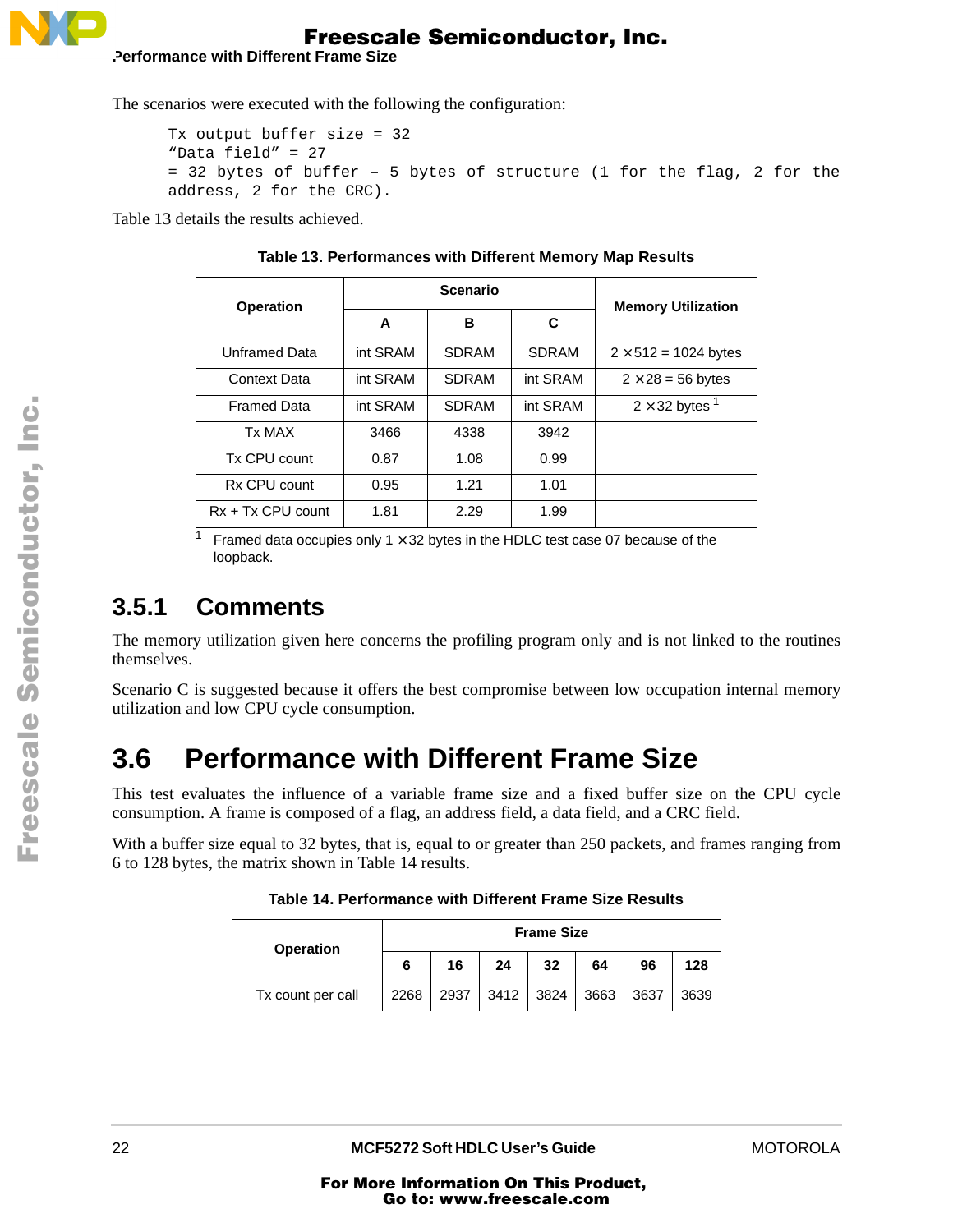| <b>Operation</b>    | <b>Frame Size</b> |      |      |      |      |      |      |
|---------------------|-------------------|------|------|------|------|------|------|
|                     | 6                 | 16   | 24   | 32   | 64   | 96   | 128  |
| Rx count per call   | 1777              | 2675 | 3302 | 4021 | 4007 | 4014 | 4002 |
| Tx CPU cycles count | 0.57              | 0.73 | 0.85 | 0.96 | 0.92 | 0.91 | 0.91 |
| Rx CPU cycles count | 0.44              | 0.67 | 0.83 | 1.01 | 1.00 | 1.00 | 1.00 |
| $Rx + Tx$ CPU count | 1.01              | 1.40 | 1.68 | 1.96 | 1.92 | 1.91 | 1.91 |

**Table 14. Performance with Different Frame Size Results (continued)**

### **3.6.1 Comments**

When the frame size is smaller than the buffer size, all the operations are done in the call routine. In this situation, the Tx output buffer contains the frame and the balance of the buffer is filled with flags or ones.

When the frame size is greater than the buffer size, the CRC calculation is greater. And as the CRC calculation dominates the CPU cycles count, for a frame size equal to either 64, 96, or 128, the CPU cycle consumption remains effectively constant as shown in [Table 14.](#page-21-2)

Thus the worst case occurs when the frame size is exactly equal to the buffer size because of the following two phenomena.

- 1. Since D channel packets tend to be short, CPU cycle consumption could be modeled by the short frames scenario (6 or 16 bytes). As D channel packets are infrequent, Rx buffer processing is dominated by buffers containing all ones.
- 2. Since B channel packets tend to be longer, CPU cycle consumption could be modeled by the long frames scenario (64, 96, or 128 bytes).

## <span id="page-22-0"></span>**3.7 Modifying Parameters in the Profiling Program**

Detailed here are directions for modifying the various buffer sizes, the data field size, bit rate, address size, and the memory configuration.

### **3.7.1 Modifying the Buffer Size**

In the profiling program, three buffers are used: input data buffer, loopback data buffer, and output data buffer. Referring to [Figure 6 on page 21](#page-20-1), for this test, the HDLC Encoded Tx Buffer equals the HDLC Encoded Rx Buffer and acts as the loopback buffer. The data goes from the input buffer through the loopback buffer to the output buffer. Only the size of the loopback buffer has an impact on the CPU cycle consumption.

The size of these three buffers can be modified at the beginning of the file in "/hdlc/code/hdlctest/include/hdlctst.h".

| #define | LOOPBACK BUFFER SIZE 32 |      |
|---------|-------------------------|------|
| #define | INPUT BUFFER SIZE       | 1024 |
| #define | OUTPUT BUFFER SIZE      | 1024 |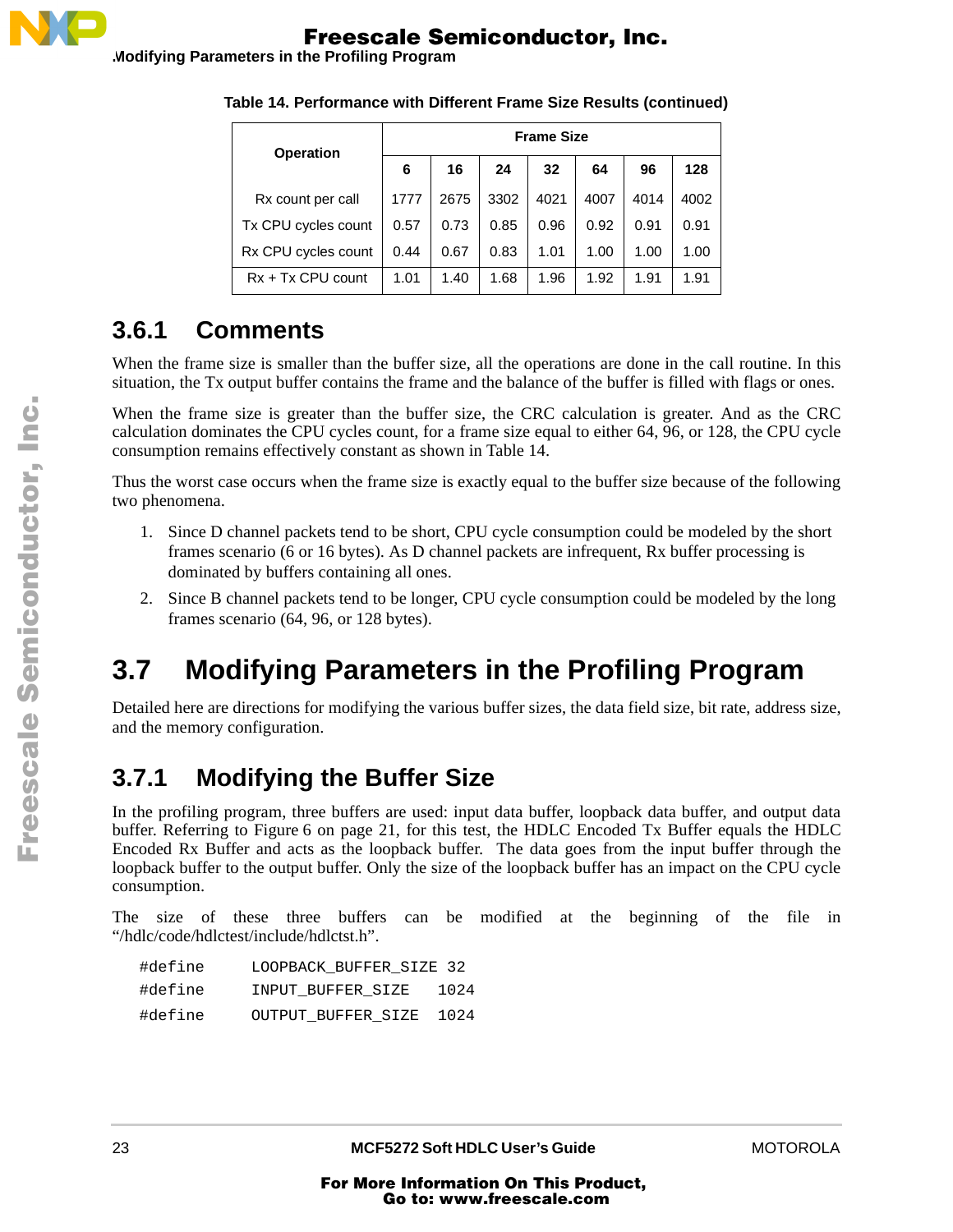

### **3.7.2 Modifying the Size of the Data Field**

Also called CHUNK\_SIZE in the code, the data field value can be modified at the beginning of the file in "/hdlc/code/hdlctest/include/hdlctst.h."

The parameter INPUT\_CHUNK\_SIZE will not affect the behavior of the profiling program since it is only used in the functional test program to set the maximum data field in HDLC frames.

```
#define CHUNK_SIZE 24
```
### **3.7.3 Modifying the Bit Rate and Address Size**

These two parameters can be modified in the file "/hdlc/code/hdlctest/src/hdlcprof.c."

```
WORD wBitRate = 56;
WORD wAddressSize = 2i
```
## **3.7.4 Modifying the Memory Configuration**

To force a variable, or place a buffer to a defined memory map location (internal SRAM or external SDRAM), add the following line before the C code declaration at the beginning of the "/hdlc/code/hdlctest/src/hdlcprof.c" file.

#pragma section SECTION\_NAME far-absolute RW address=0x[Address in hexa]

By default, all variables and buffers are located in the external SDRAM. For more information, please contact SDS-DIAB support at http://www/windriver/com/.

## <span id="page-23-0"></span>**3.8 Conclusion**

The profiling test results met Motorola's expectations. CPU cycle consumption is small enough to allow for other software functions, even under worst case conditions.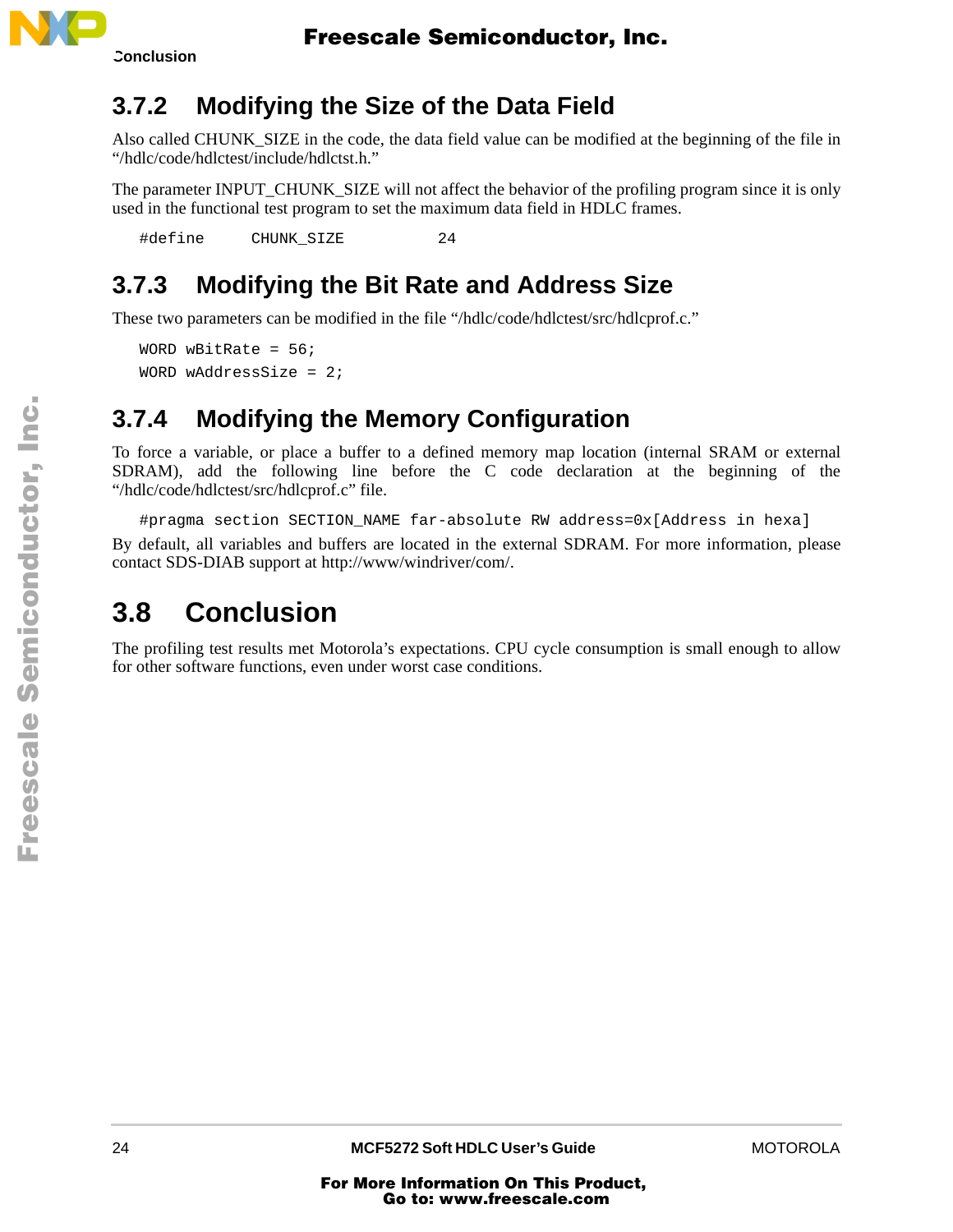

**THIS PAGE INTENTIONALLY LEFT BLANK**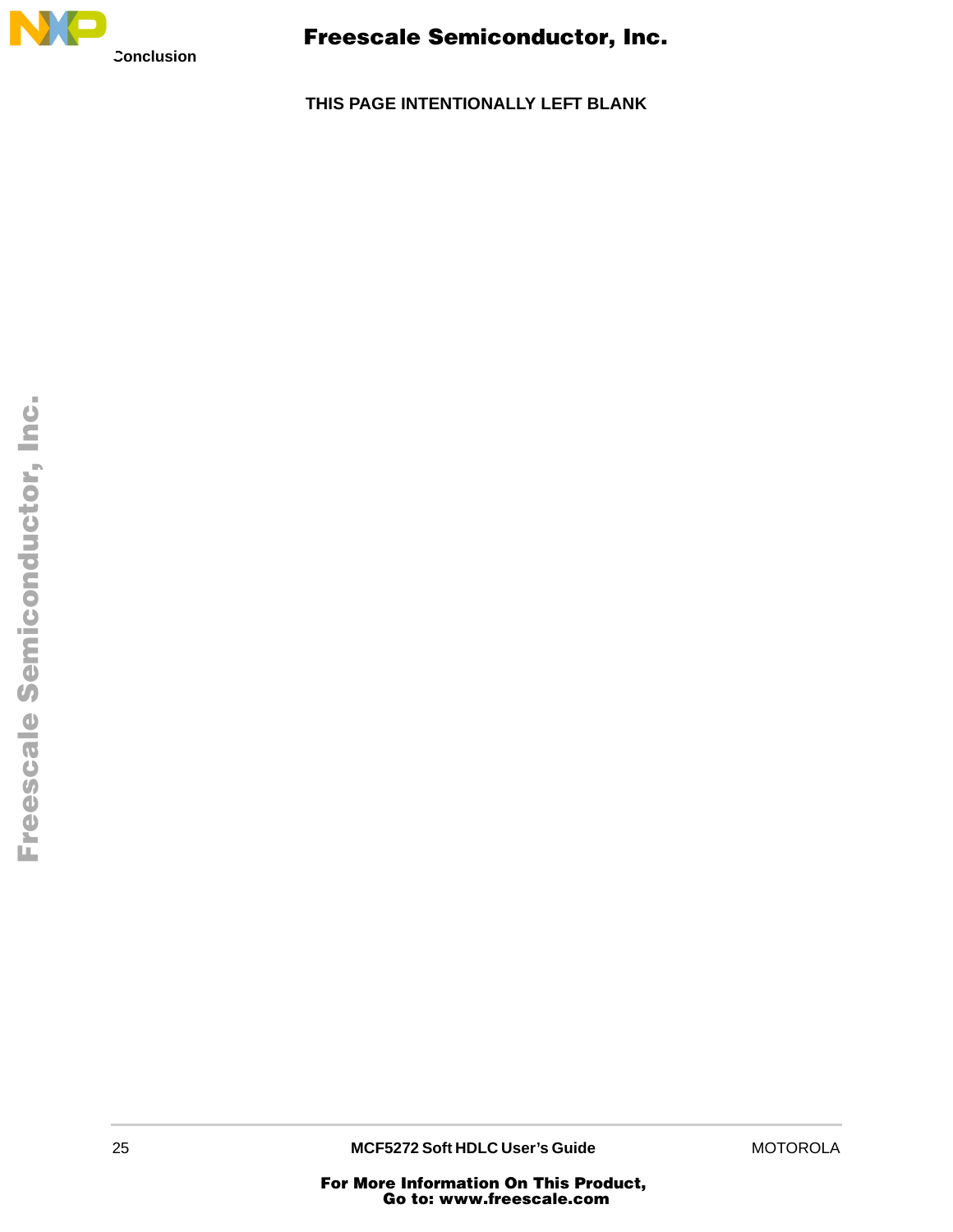

**THIS PAGE INTENTIONALLY LEFT BLANK**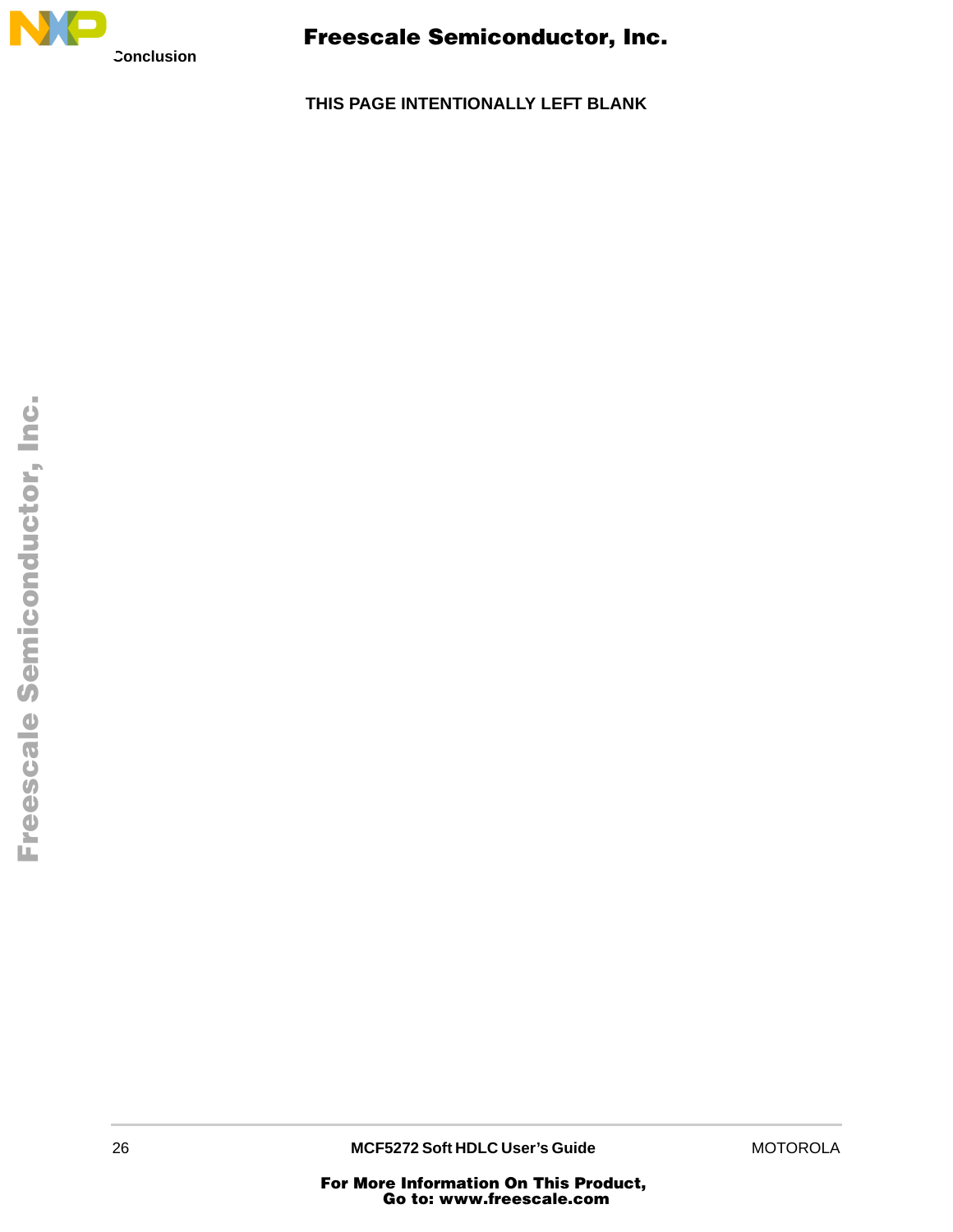

**THIS PAGE INTENTIONALLY LEFT BLANK**